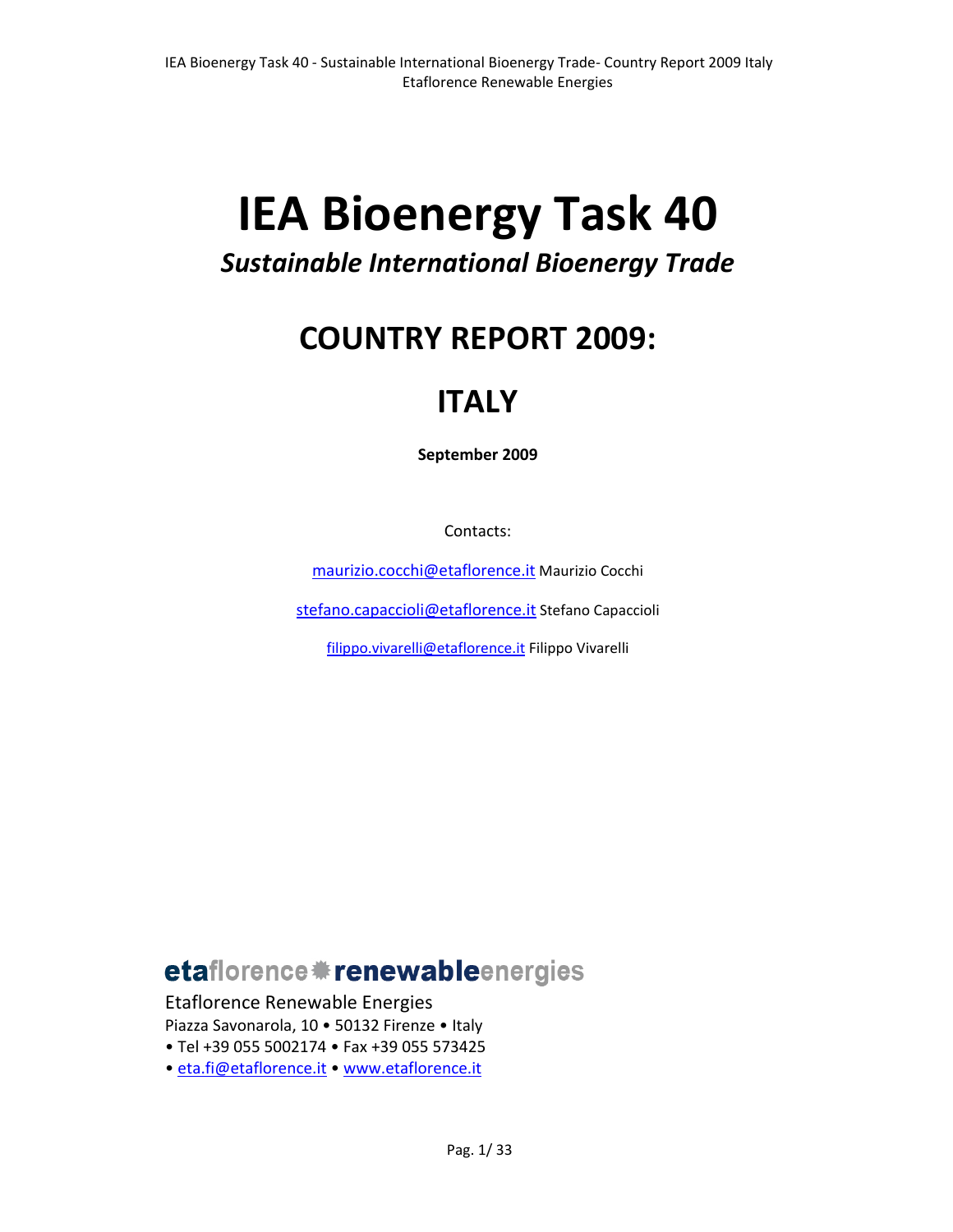# Index

| 1 <sub>1</sub> |                                                              |                 |
|----------------|--------------------------------------------------------------|-----------------|
| 2.             |                                                              |                 |
| 3              |                                                              | 5<br>6<br>9     |
| $\mathbf{4}$   |                                                              | 11<br>13<br>13  |
| 5.             | PRODUCTION CONSUMPTION AND TRADE OF WOOD PELLETS             | 15<br>15<br>-17 |
| 6.             |                                                              | -20             |
| 7 <sub>1</sub> |                                                              |                 |
| 8.             | BARRIERS AND OPPORTUNITIES FOR INTERNATIONAL BIOENERGY TRADE | 29              |
| 9.             |                                                              |                 |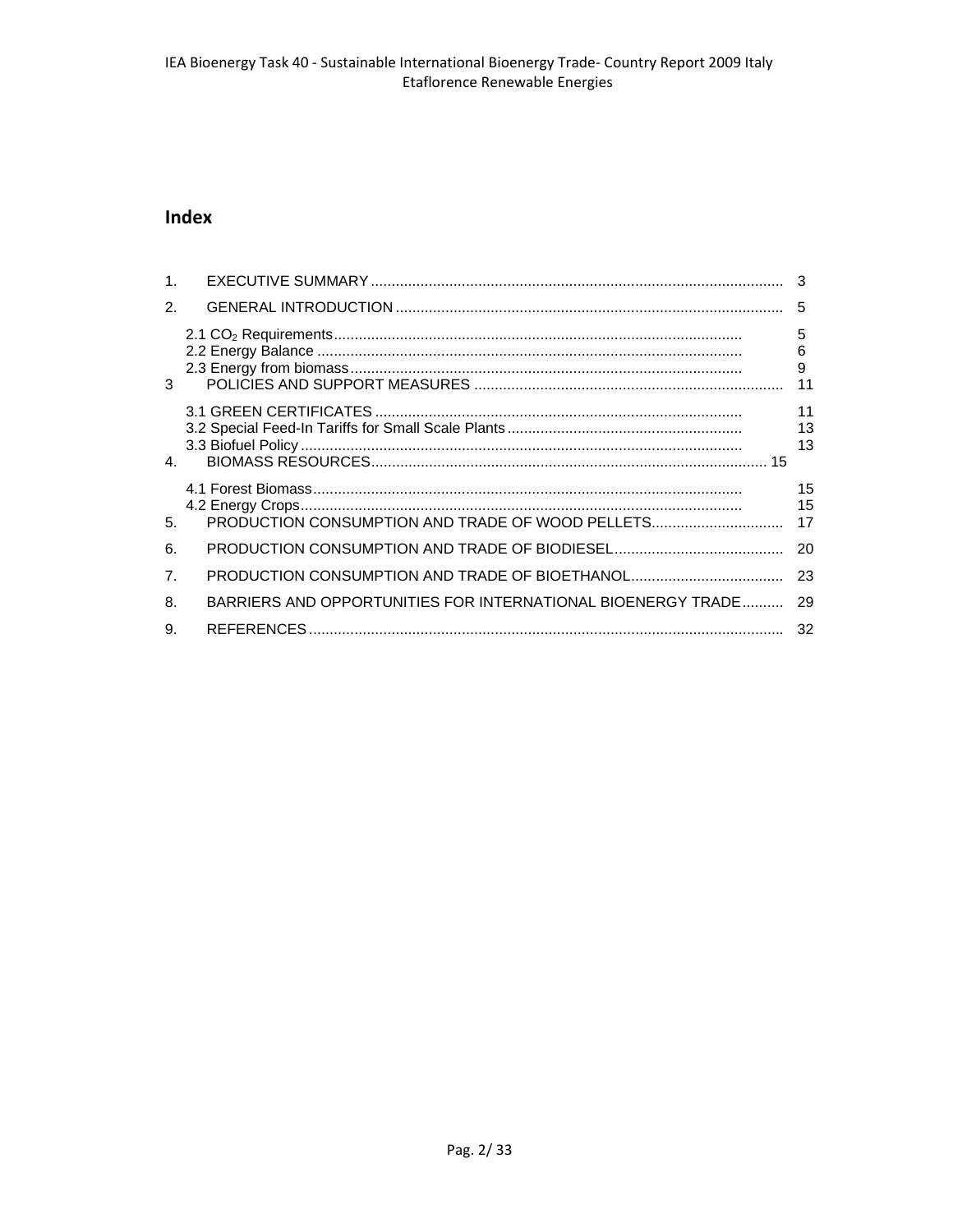#### **Acknowledgements**

We would like to thank Eugenio Muraro, for his help and his great contribution to the development of this country report. Thanks also to Leonardo Nibbi, Department of Energy, University of Florence for sharing useful information.

### **1. EXECUTIVE SUMMARY**

In 2007 the total energy demand in Italy was 339.9 TWh, the highest value ever registered. Although traditional thermal electric processes based on fossil fuels are still the primary means of power production, renewables, particularly wind and photovoltaic power grew significantly, while hydropower decreased, though still represented the largest source of renewable electricity.

In this context bioenergy is a growing business for Italy. The use of biomass feedstock from agriculture (including energy crops) and agro‐industrial residues is increasing; in 2007 the production of electricity from biomass and biogas increased by +3% and +8% respectively. In 2008, 34 biomass plants and 36 bioliquid plants (essentially running with pure vegetal oils) were active. The number of biomass plants running on vegetable oils has been growing steadily in the last few years and has now reached the number of traditional solid biomass plants.

The growth of the Italian bioenergy sector is relying on the establishment of a stable regulatory framework, that has evolved significantly during the last three years. Among the major advancements, the financial law 2008 introduced a special support scheme for small scale projects with a production capacity of up to 1 MWe. As far as energy crops are concerned, according to various sources, in 2007 the area of oil crops dedicated to biodiesel production was estimated at around 60.000 ha, whereas over 5.100 ha of land were dedicated to the cultivation of short rotation plantations of poplar.

Italy is the largest European market for pellet stoves coupled with a pellet market that is essentially comprised of domestic heating. In 2008 over 1 million tons of pellets were distributed, but the Italian production capacity was not being fully exploited and significant imports were observed, one of the biggest trading partners being Austria, exported over 250.000 tons of pellets to Italy.

Despite the large growth in the last few years, the pellet market is facing some critical challenges that are leading to uncertainty and instability regarding prices and supplies; however the large and still growing market of pellet stoves for domestic heating will probably continue to drive the demand for pellets in the coming years.

As far as biodiesel is concerned in 2007 the total production of biodiesel in Italy was 469.707t but only 202.035t was distributed to national market and in 2008 significant trade flows of biodiesel were registered, especially with other EU countries. Most of the biodiesel produced in Italy today derives from imported feedstock, the main part of which is rapeseed oil, whereas the primary feedstock of national origin is sunflower oil, followed by rapeseed and soybean.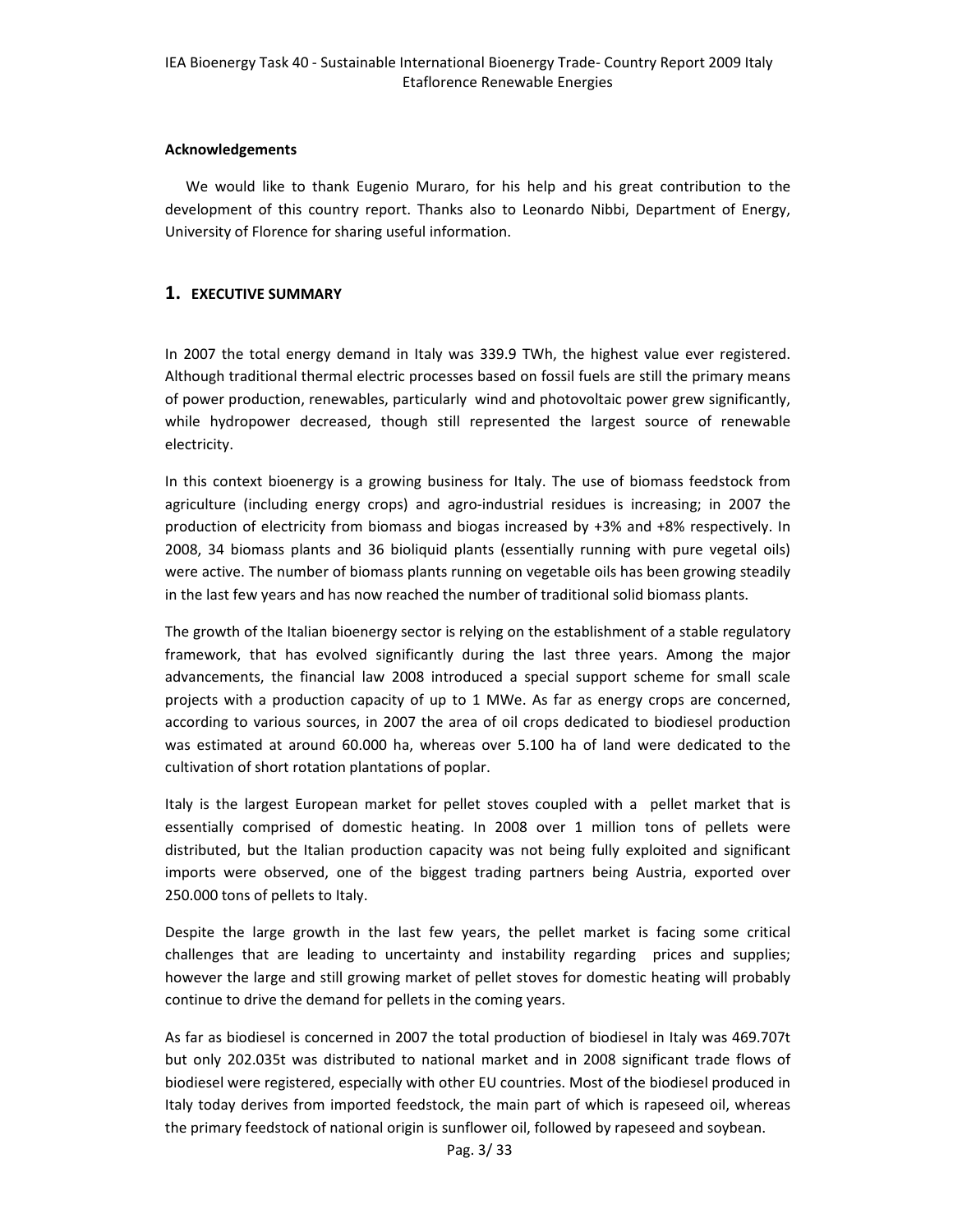In addition to biodiesel, bioliquids, especially vegetal oils may have an increasingly important role in the future Italian bioenergy scenario. A significant number of bioenergy projects should be implemented in the framework of the reconversion of several former sugar plants, now closed after the European reform of the sugar industry. Though most of the feedstock should be produced locally, the implementation of these bioenergy projects may provide opportunities for the trade of vegetal oils and oilseeds.

Bioethanol is another important issue in the Italian bioenergy sector. In 2005 bioethanol for transport represented only 5% of the ethanol market and was distributed uniquely as an additive (ETBE), not as substitution fuel in gasoline blends, despite the existence of biofuel obligations. Due to some bureaucratic and normative gaps, in 2006 and 2007 not a single liter of bioethanol was used as transport fuel and in 2007, the production of fuel grade ethanol was entirely exported to Sweden. Without the full introduction and adoption of reduced excise duties, that has been delayed by the uncertain normative framework of the past few years, bioethanol blends are uncompetitive with traditional fossil fuels for transports. At present only a production quota of 1 million hectoliters per year of ethanol is eligible for a reduced excise duty and it is going to be used mainly for ETBE production.

In the last three years, one of the biggest barriers to the development of bioenergy and biofuel production in Italy has been the lack of a stable and clear regulatory framework, nevertheless the interest in this field among operators, is growing fast especially with small and large investors. However these limitations were overcome thanks to the recent introduction of some important updates from the National support scheme for renewable energy and in particular bioenergy. Furthermore the adoption of the EC Directive for the promotion of renewable energy, requiring member states to prepare National Renewable Energy Action Plans by June 2010, will hopefully represent a great opportunity for the further development of the Italian bioenergy policy to support the expansion of this growing sector.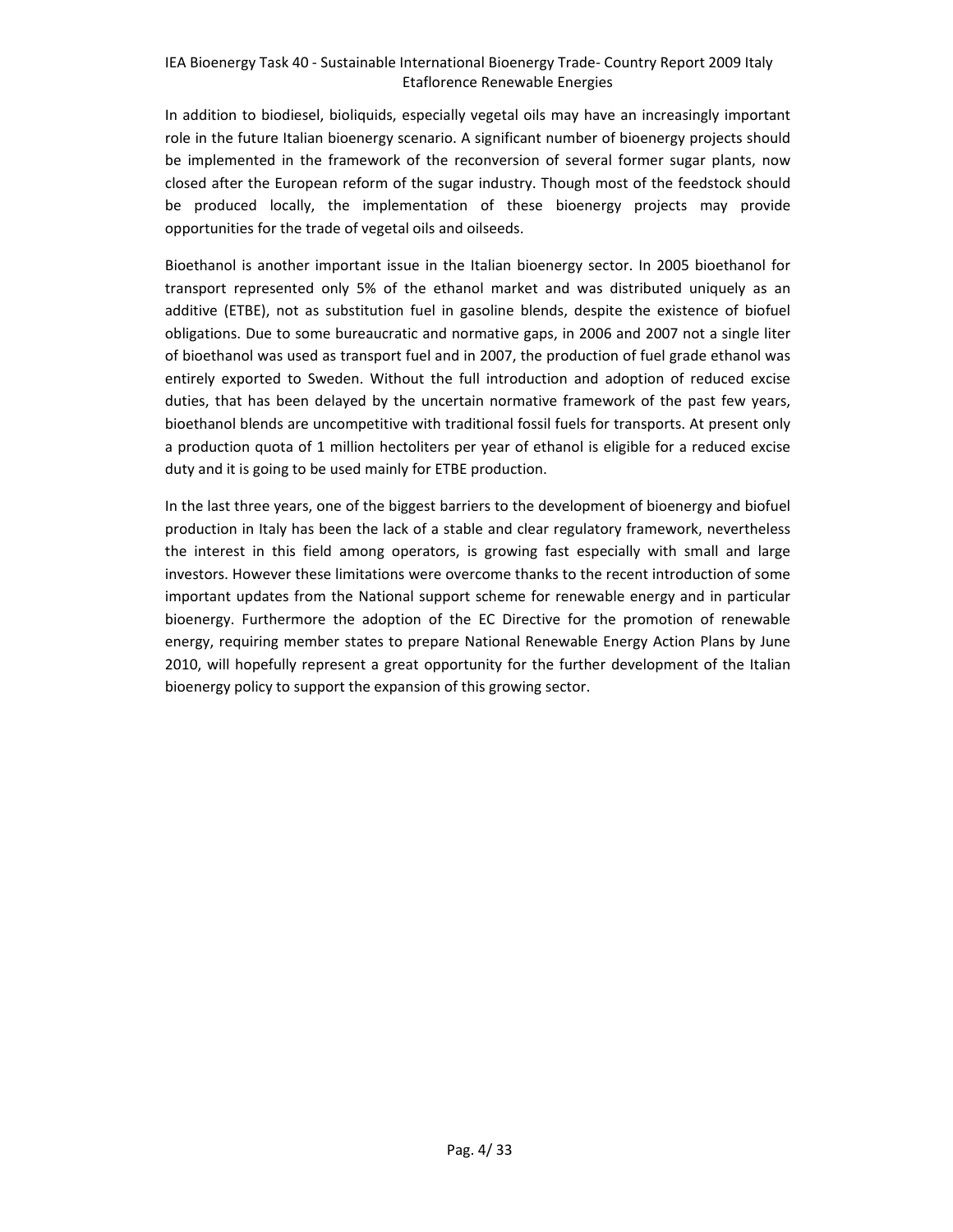# **2. GENERAL INTRODUCTION**

The total land area of Italy is 294,020 sq km, the population is 58.145.321 (2008) with a density of 198 people per square km, much higher than the European average of 32. Agricultural land covers 17.800.000 hectares whereas forests cover 10.467.533 hectares.

In 2008 the GDP was estimated at 1,814,557 M\$, corresponding to a GDP per capita of \$31,000. In 2008 the GDP growth was -1.0%, +1.5% in 2007 and +1.8% in 2006. Agriculture accounts for 2% of the country's GDP, producing fruits, vegetables, grapes, durum and soft wheat, olives; meat and dairy products.

The industrial sector accounts for 26,7% of GDP; the main industries are tourism, machinery, iron and steel, chemicals, food processing, textiles, motor vehicles, clothing, footwear, ceramics. Finally services account for 71,3% of the GDP. Exports represent an important share of the Italian economy (566 billion \$ in 2008,  $7<sup>th</sup>$  exporting country in the world) with the main exported goods being engineering products, textiles and clothing, production machinery, motor vehicles, transport equipment, chemicals; food and beverages. The Italian economy is driven largely by the manufacture of high‐quality consumer goods produced by small and medium‐sized enterprises.

Italy is one of the world's largest producers of wine and one of the leaders in olive oil, fruits (apples, oranges, lemons, pears, apricots, peaches, cherries, strawberries, and kiwi), flowers and vegetables. The metal‐mechanic industry which represents 41% of the entire manufacturing industry, provides those metallurgic and mechanical processes used for the production of complex machines or machine parts, printing, cutting, painting, laminating, foundry etc., all of which are realized by the manufacturing and transformation process technologies. Italy being a world leader of the Industrial sector has a history which is mainly concentrated in northern Italy.

#### 2.1 CO2 REQUIREMENTS

As a signatory country of the Kyoto Protocol, Italy committed itself to achieving a reduction of GHG emissions of 6,5% compared to 1990 level within the period 2008‐2012. To be more precise, emissions must pass from 521 Mt of 1990 to 483 Mt of CO2 equivalents, so there must be a reduction of 34 Mt. Unfortunately during the last ten years GHG emissions grew up to 580 Mt in 2005 (+12% compared to 1990). Although in the last 4 year there was a stable reduction of emissions, in 2008 the level of GHG emissions was still at +6% compared to 1990. The Italian Ministry for Environment and Territory indicates several ways to reach this target, in particular about the  $CO<sub>2</sub>$  emission trading quotes, referred to the 2003/87/CE Directive, and elaborated an allocation decision for the period 2005‐2007 as shown below.

| <b>Assigned Emission Quota</b> | 2005                                                    | 2006   | 2007   |
|--------------------------------|---------------------------------------------------------|--------|--------|
| (Million tons CO2)             | 222.31                                                  | 225.88 | 221,15 |
|                                | Table 1: Source: Ministry for Environment and Territory |        |        |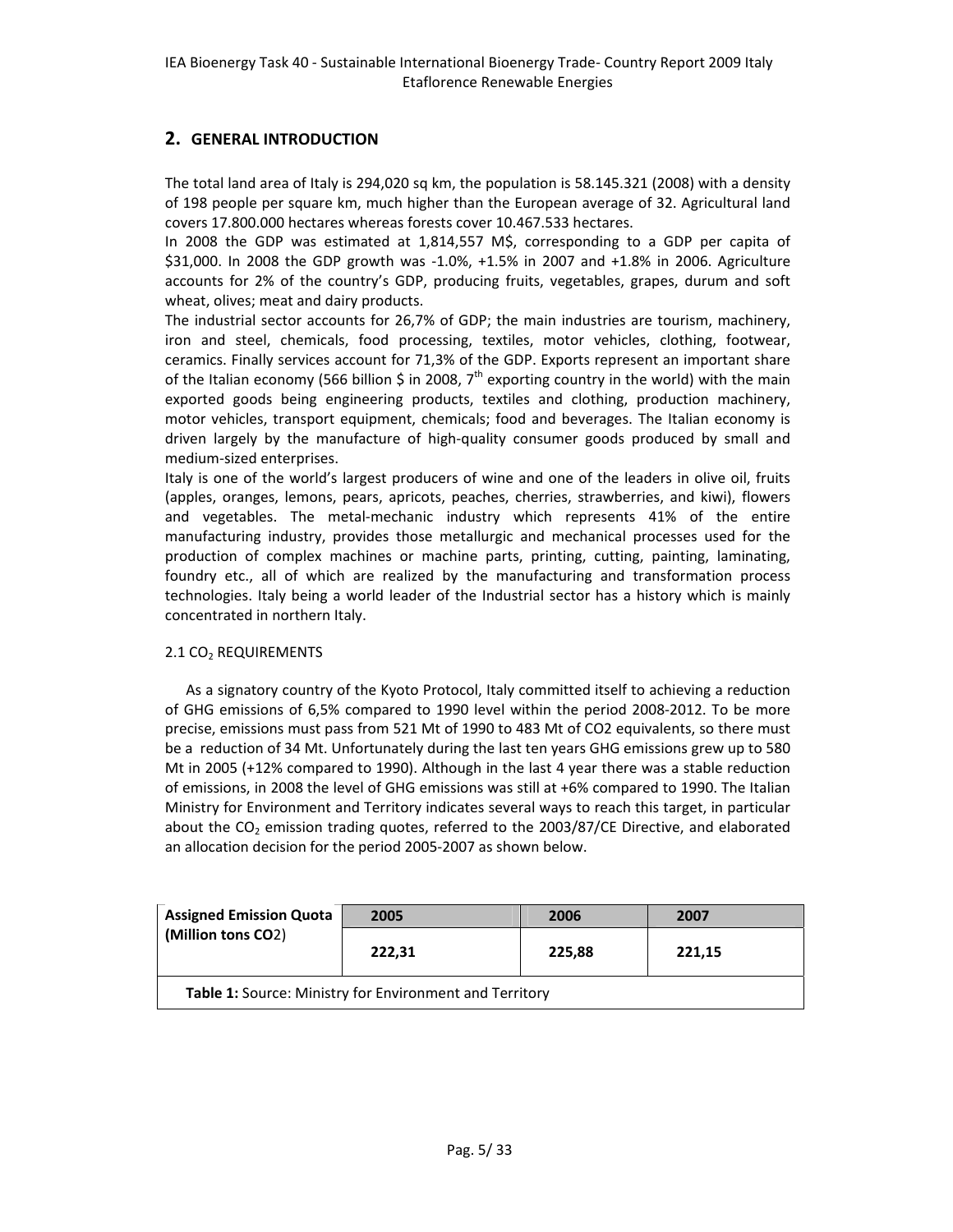#### 2.2 ENERGY BALANCE

| <b>Available</b><br>and Use |                                                               | 2007 (Mtoe)   |                       |          |                                                                                   |                          |              |  |
|-----------------------------|---------------------------------------------------------------|---------------|-----------------------|----------|-----------------------------------------------------------------------------------|--------------------------|--------------|--|
|                             |                                                               | <b>Solids</b> | <b>Natural</b><br>Gas | Oil      | <b>Renewables</b>                                                                 | <b>Electric</b><br>Power | <b>Total</b> |  |
| 1                           | Production                                                    | 0,540         | 8,008                 | 5,860    | 13,569                                                                            |                          | 27,977       |  |
| $\overline{2}$              | Import                                                        | 16,834        | 61,009                | 107,817  | 0,741                                                                             | 10,765                   | 197,166      |  |
| 3                           | <b>Export</b>                                                 | 0,185         | 0,056                 | 30,759   | 0,006                                                                             | 0,582                    | 31,588       |  |
| 4                           | <b>Stock</b><br>Variation                                     | $-0,023$      | $-1,080$              | 0,458    | 0,000                                                                             |                          | $-0,645$     |  |
| 5                           | <b>Gross</b><br><b>Internal</b><br>Consumptio<br>$n(1+2-3-4)$ | 17,212        | 70,041                | 82,460   | 14,304                                                                            | 10,183                   | 194,200      |  |
| 6                           | Loss<br>and<br>Consumptio<br>n of Energy<br><b>Sector</b>     | $-0,774$      | $-1,270$              | $-6,085$ | $-0,099$                                                                          | $-42,761$                | $-50,989$    |  |
| $\overline{\mathbf{z}}$     | <b>Transformat</b><br>ion<br>in<br><b>Electric</b><br>Power   | 11,937        | $-28,292$             | $-7,248$ | $-11,703$                                                                         | 59,180                   | 0,000        |  |
| 8                           | <b>Total</b><br>Final<br>Use $(5+6+7)$                        | 4,501         | 40,479                | 69,127   | 2,502                                                                             | 26,602                   | 143,211      |  |
| 9                           | Industry                                                      | 4,361         | 15,810                | 7,145    | 0,368                                                                             | 11,999                   | 39,683       |  |
| 10                          | <b>Transports</b>                                             |               | 0,488                 | 43,385   | 0,159                                                                             | 0,895                    | 44,927       |  |
| 11                          | <b>Civil</b>                                                  | 0,007         | 23,248                | 5,111    | 1,755                                                                             | 13,221                   | 43,342       |  |
| 12                          | <b>Agriculture</b>                                            |               | 0,158                 | 2,457    | 0,220                                                                             | 0,487                    | 3,322        |  |
| 13                          | <b>Non</b><br>Energetic<br><b>Use</b>                         | 0,133         | 0,775                 | 7,471    | 0,000                                                                             |                          | 8,379        |  |
| 14                          | <b>Bunkering</b>                                              |               |                       | 3,558    |                                                                                   |                          | 3,558        |  |
|                             |                                                               |               |                       |          | Table 2: National energy balance in 2007 Source: Ministry of Economic Development |                          |              |  |

In 2007 the demand for electric power increased by 0,7% compared to 2006. The total energy demand was 339, 9 TWh, the highest value ever registered. In the decade 1998‐2007 the demand rose by 21, 7%, passing from 279, 8 TWh to 339, 9 TWh.

Natural gas is the most used resource for power production (167,9 TWh, 66% of the total amount). In 2007, 86.4% of the electricity demand was covered by domestic production. The share of industry was 48.8%, 28.3% tertiary, 21.1% domestic use and 1.8% agriculture. Table 3 shows the balance of electric power production in 2007; although traditional thermal electric processes based on fossil fuels are still the primary mean of power production, wind and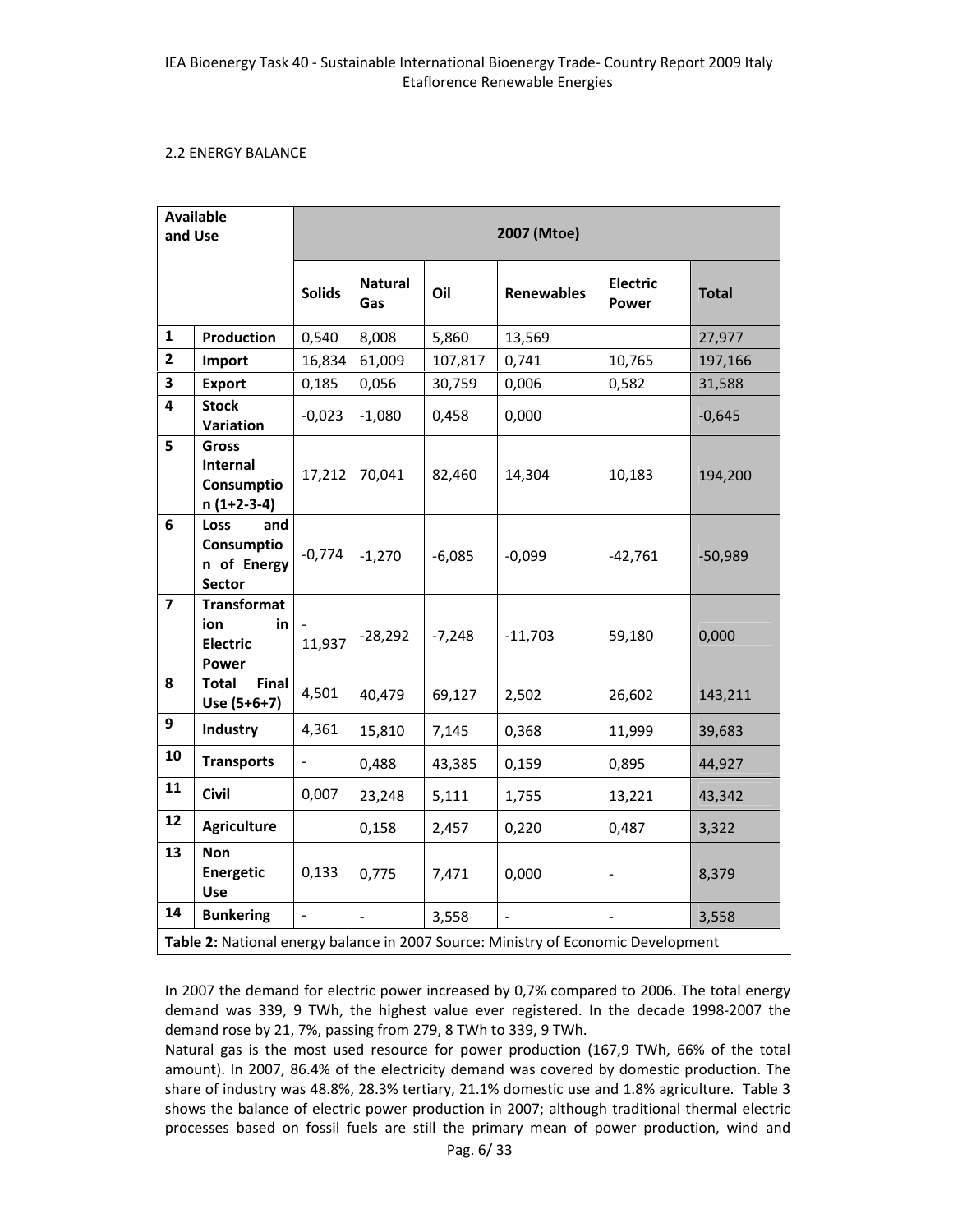photovoltaic power grew significantly. The large increase of PV power production in particular is due to the great expansion of the PV market in Italy, as a consequence of the effectiveness of the highly rewarding feed‐in incentive regime introduced in 2007 (Ministerial Decree n. 387 February 19, 2007, enacting the European Renewables Directive, and establishing a program of incentives for photovoltaic power generation).

| Year                                                                      | 2007    | 2006     | % variation |
|---------------------------------------------------------------------------|---------|----------|-------------|
| <b>Net Production (GWh)</b>                                               | 301.299 | 301.225  | 0%          |
| Hydro                                                                     | 37.962  | 42.883   | $-11,5%$    |
| <b>Thermal energy</b>                                                     | 254.022 | 250.170  | $+1,5%$     |
| Geothermal                                                                | 5.242   | 5.208    | $+0,7%$     |
| Wind                                                                      | 4.032   | 2.964    | $+36,1%$    |
| PV                                                                        | 39      | 2,3      | +1.630,8%   |
| Consumption                                                               | 293.645 | 292.474  | $+0,4$      |
| <b>Imported Electric Power</b>                                            | 48.930  | 46.595   | $+5%$       |
| <b>Exported Electric Power</b>                                            | 2.648   | $-1.610$ | $+64,4%$    |
| <b>DEMAND</b>                                                             | 339.928 | 337.458  | $+0,7%$     |
| <b>Grid Loss</b>                                                          | 20.975  | 19.925   | $+5,3%$     |
| <b>CONSUMPTION</b>                                                        | 318.952 | 317.533  | $+0,4%$     |
| <b>Agriculture</b>                                                        | 5.659   | 5.503    | $+2,8%$     |
| Industry                                                                  | 155.804 | 156.150  | $-0,2%$     |
| <b>Tertiary</b>                                                           | 90.268  | 88.276   | $+2,3%$     |
| Table 3: Electric Power Production Balance in Italy 2007 - Source : TERNA |         |          |             |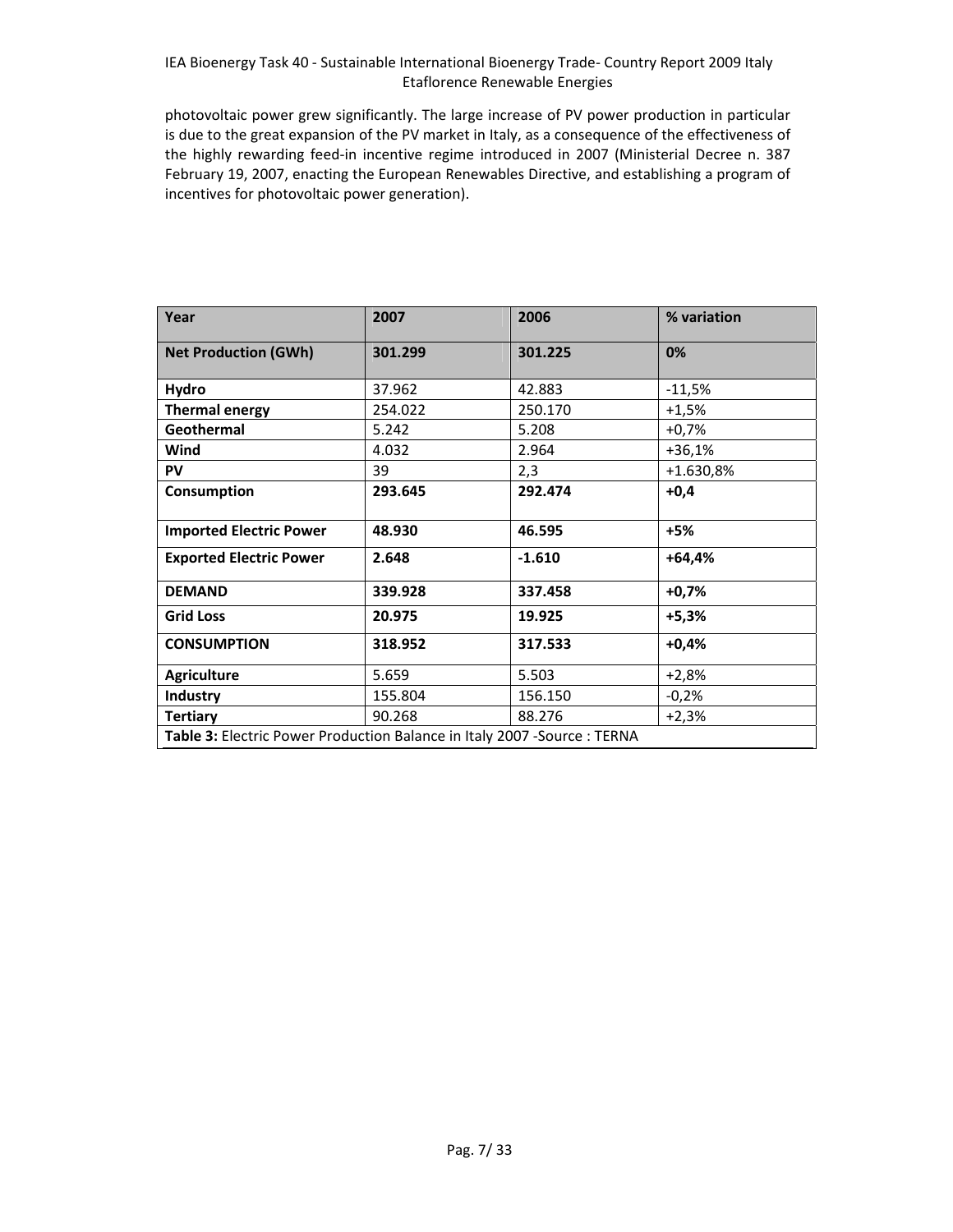| <b>GWh</b>                                                    | 2007    | 2006    | 2007/2006 |  |  |  |  |
|---------------------------------------------------------------|---------|---------|-----------|--|--|--|--|
|                                                               |         |         |           |  |  |  |  |
| Solids (coal, brown coal)                                     | 40.055  | 40.196  | $-0.4%$   |  |  |  |  |
| <b>Natural Gas</b>                                            | 167.902 | 153.570 | $+9.3%$   |  |  |  |  |
| <b>Oil Derivates</b>                                          | 20.871  | 31.297  | $-33,3%$  |  |  |  |  |
| <b>Gas Derivates</b>                                          | 5.477   | 6.018   | $-9.0%$   |  |  |  |  |
| <b>Other Solid Fuels (waste)</b>                              | 17.268  | 16.734  | $+3.2%$   |  |  |  |  |
| Other Fuels (biogas)                                          | 1.460   | 1.358   | $+7.5%$   |  |  |  |  |
| Table 4: Power Sources Production in Italy 2007 Source: TERNA |         |         |           |  |  |  |  |

Among renewable sources, the major contribution in terms of electricity produced still comes from hydropower. However between 2006 and 2007 a relative reduction of ‐11% of electricity from hydro was observed, whereas wind power marked an increase of +35% (tab. 5).

| GWh                                                                                            | 2007     | 2006     | 2007/2006 |  |  |  |  |
|------------------------------------------------------------------------------------------------|----------|----------|-----------|--|--|--|--|
|                                                                                                |          |          |           |  |  |  |  |
| Hydro                                                                                          | 32.815,2 | 36.994,4 | $-11,3%$  |  |  |  |  |
| Wind                                                                                           | 4.034,4  | 2.970,7  | $+35,8%$  |  |  |  |  |
| Solar                                                                                          | 39       | 35       | $+11.4%$  |  |  |  |  |
| Geothermic                                                                                     | 5.569,1  | 5.527,4  | $+0.8%$   |  |  |  |  |
| <b>Biomass and Waste</b>                                                                       | 6.744,6  | 6.953,7  | $+3.1%$   |  |  |  |  |
| <b>Total</b>                                                                                   | 49.411,3 | 52.272,1 | $-5.5%$   |  |  |  |  |
| Table 5: Gross RES Production in Italy 2007 Source: GSE - Statistics on renewable sources 2007 |          |          |           |  |  |  |  |



**Figure 1: Gross RES Electric Power by sector. Source: GSE**

Despite the increase of energy production from various RES, between 1994 and 2007 the relative share of electricity from renewable energy over the gross electricity production decreased from 20,9% to 15,7%. This seems to point out that the speed of increase of power production from traditional sources was much higher than that of power from RES (Fig. 2).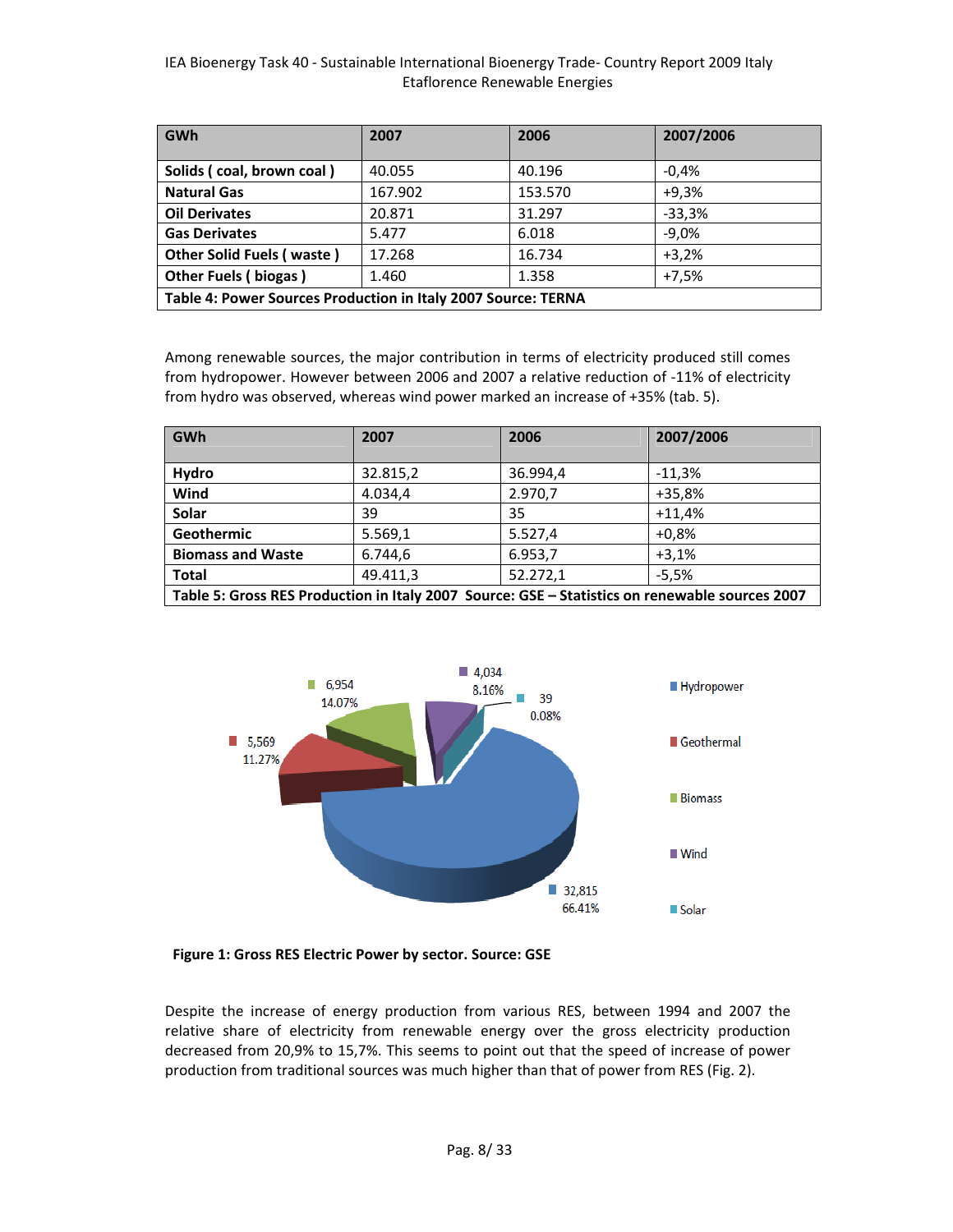

**Figure 2:** Gross RES Production/ Gross Electric Power in Italy from 1994 to 2007. Source: GSE

#### 2.3 ENERGY FROM BIOMASS

In 2007 an observed increase of +3% of the energy produced from biomass and +8% from biogas were recorded. The use of biomass feedstock from agriculture (including energy crops) and agro‐industrial residues is increasing for bioenergy as well as biogas production.

| GWh                                                         | 2007    | 2006    | 2007/2006 |  |  |  |
|-------------------------------------------------------------|---------|---------|-----------|--|--|--|
| <b>Solids</b>                                               | 5.506,4 | 5.408,3 | $+1,8%$   |  |  |  |
| <b>Municipal solid waste</b>                                | 3.024,9 | 2.916,6 | $+3,7%$   |  |  |  |
| <b>Agriculture and agro-</b><br>industry residues           | 2.481,5 | 2.491,7 | $+6,6%$   |  |  |  |
| <b>Biogas</b>                                               | 1.447,3 | 1.336,3 | $+8,3%$   |  |  |  |
| Landfill                                                    | 1.247,3 | 1.176,8 | $+6,0%$   |  |  |  |
| Sewage sludge                                               | 9,0     | 3,3     | $+172,7%$ |  |  |  |
| <b>Manure</b>                                               | 53,3    | 44,7    | $+19,2%$  |  |  |  |
| <b>Energy crops and</b><br>agroindustry residues            | 137,7   | 111,5   | $+23,5%$  |  |  |  |
| <b>Total</b>                                                | 6.953,7 | 6.744,6 | $+3,1%$   |  |  |  |
| Table 6: Electricity from biomass in Italy 2007. Source GSE |         |         |           |  |  |  |

Most electricity produced from biomass is found in the northern regions located along the alpine chain and in the Po valley such as Lombardia, Emilia‐Romagna, Veneto and Piedmont (tab. 7).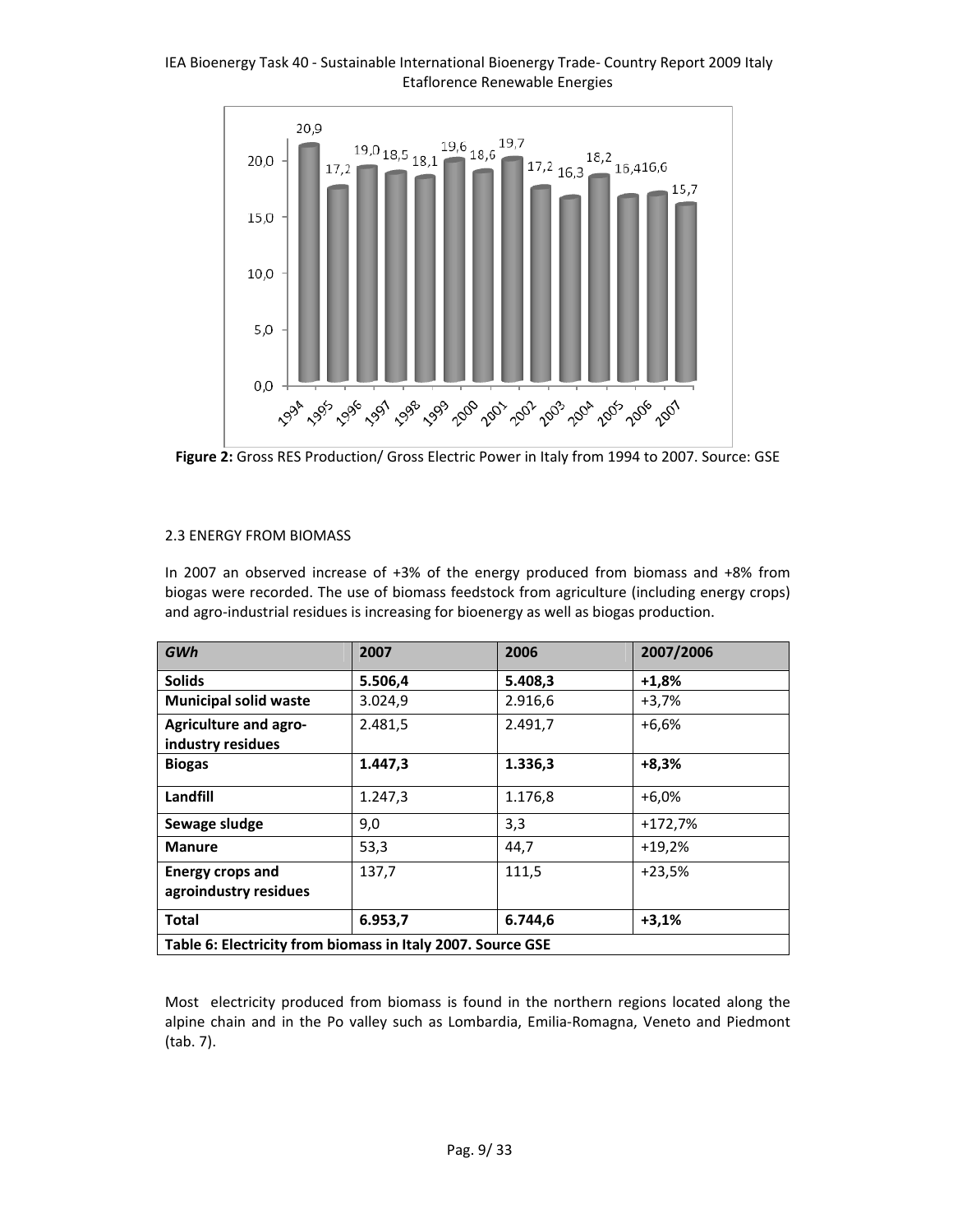| <b>Region</b>                                                 | GWh     |  |  |  |  |
|---------------------------------------------------------------|---------|--|--|--|--|
| Piedmont                                                      | 324,2   |  |  |  |  |
| Valle D'Aosta                                                 | 4,1     |  |  |  |  |
| Lombardy                                                      | 2.239,7 |  |  |  |  |
| <b>Trentino Alto Adige</b>                                    | 79,1    |  |  |  |  |
| Veneto                                                        | 437,2   |  |  |  |  |
| Friuli Venezia Giulia                                         | 266,6   |  |  |  |  |
| Liguria                                                       | 71,4    |  |  |  |  |
| <b>Emilia Romagna</b>                                         | 936,0   |  |  |  |  |
| <b>Toscana</b>                                                | 270,2   |  |  |  |  |
| <b>Umbria</b>                                                 | 145,1   |  |  |  |  |
| <b>Marche</b>                                                 | 60,5    |  |  |  |  |
| Lazio                                                         | 364,2   |  |  |  |  |
| <b>Abruzzi</b>                                                | 33,5    |  |  |  |  |
| <b>Molise</b>                                                 | 92,6    |  |  |  |  |
| Campania                                                      | 77,0    |  |  |  |  |
| Puglia                                                        | 425,2   |  |  |  |  |
| <b>Basilicata</b>                                             | 21,5    |  |  |  |  |
| Calabria                                                      | 790,8   |  |  |  |  |
| <b>Sicilia</b>                                                | 58,7    |  |  |  |  |
| <b>Sardinia</b>                                               | 254,1   |  |  |  |  |
| <b>TOTAL</b>                                                  | 6.953,7 |  |  |  |  |
| Table 7: Electric Power from biomass in Italy 2007 by regions |         |  |  |  |  |
| Source: GSE - Statistics on renewable energy 2007             |         |  |  |  |  |

According to the annual statistics published by GSE, (the National Electric Service Management Company) in 2008, 34 biomass plants and 36 bioliquid plants (essentially running with pure vegetal oils) were active, with an overall nominal installed capacity of 1.109 MWe.

The number of biomass plants running on vegetable oils has been growing steadily in recent years and has now reached the number of traditional solid biomass plants. For both types, a wide range of installed capacities was observed, ranging between 50 kW and 50 MW, however, more than 80% of solid biomass plants have an installed capacity of over 1MWe whereas 80% of those running on bioliquids are smaller than 1 MWe.

These statistics show also a large number of planned plants; even though it is not possible to know how many of these projects will be actually implemented in the next years, these figures give a clear indication regarding an increasing interest for bioenergy that has emerged in recent times among potential investors.

|                                                                  | <b>Active</b> |               | <b>Planned</b> |                  |  |  |
|------------------------------------------------------------------|---------------|---------------|----------------|------------------|--|--|
|                                                                  | <b>Number</b> | Capacity (MW) | <b>Number</b>  | (MW)<br>Capacity |  |  |
| <b>Biomass</b>                                                   | 34            | 992           | 44             | 463              |  |  |
| <b>Bioliquids</b>                                                | 36            | 117           | 229            | 1.668            |  |  |
| <b>Biomass from waste</b>                                        | 6             | 347           | 9              | 28               |  |  |
| <b>Biogas from landfill</b>                                      | 141           | 210           | 31             | 34               |  |  |
| <b>Other biogas</b>                                              | 114           | 57            | 64             | 58               |  |  |
| <b>Total</b>                                                     | 331           | 1.723         | 377            | 2.252            |  |  |
| Table 8: Active and planned bioenergy plants in 2008. Source GSE |               |               |                |                  |  |  |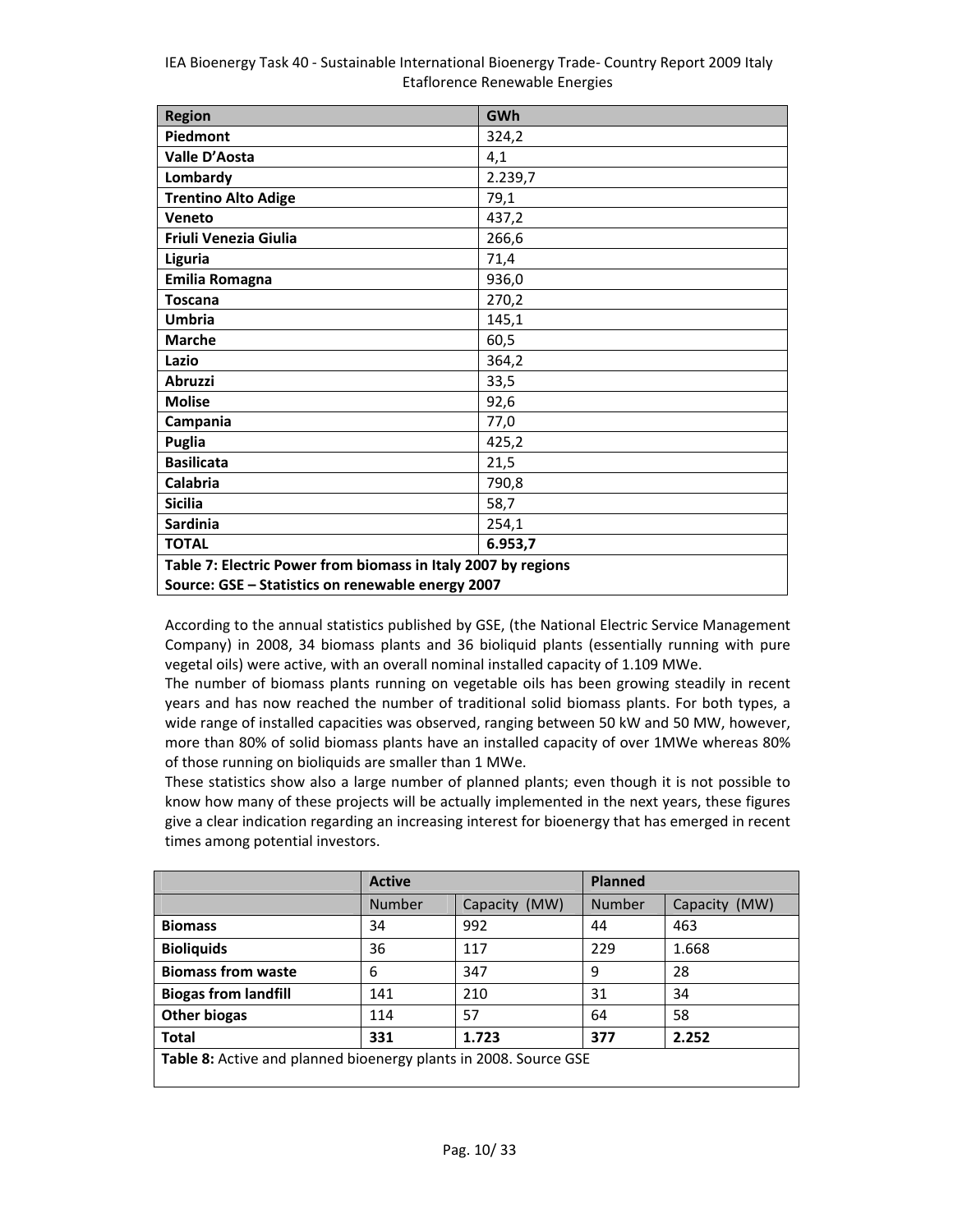### **3 POLICIES AND SUPPORT MEASURES**

#### 3.1 GREEN CERTIFICATES

The Law Decree 79/1999 introduced an obligation for energy producers and energy traders (supplying more that 100 GWh/year) to feed into the national electric grid a minimum share of energy from RES, beginning from 2002.

This quota was initially set at 2% of the total energy production rate or trade. In 2003, an yearly increase of 0,35 percent between 2004 and 2006 was decided and in 2008 a further increase of 0,75% per year between 2007 and 2012 was introduced<sup>1</sup>. As a consequence of that in 2013 a share of 7,5% electricity from RES must be achieved (Table 9).

Energy producers and traders subject to this obligation can meet their target either by supplying renewable energy or by buying titles named Green Certificates from other producers, that correspond to a give quota of electricity produced from RES. Green Certificates are issued by GSE (the public National Electricity Service Management Company).

| Year                                                    | <b>Quota Obligation</b> | <b>Performance Year</b> |  |  |  |  |
|---------------------------------------------------------|-------------------------|-------------------------|--|--|--|--|
| 2001                                                    | 2%                      | 2002                    |  |  |  |  |
| 2002                                                    | 2%                      | 2003                    |  |  |  |  |
| 2003                                                    | 2%                      | 2004                    |  |  |  |  |
| 2004                                                    | 2,35%                   | 2005                    |  |  |  |  |
| 2005                                                    | 2,70%                   | 2006                    |  |  |  |  |
| 2006                                                    | 3,05%                   | 2007                    |  |  |  |  |
| 2007                                                    | 3,80%                   | 2008                    |  |  |  |  |
| 2008                                                    | 4,55%                   | 2009                    |  |  |  |  |
| 2009                                                    | 5,30%                   | 2010                    |  |  |  |  |
| 2010                                                    | 6,05%                   | 2011                    |  |  |  |  |
| 2011                                                    | 6,80%                   | 2012                    |  |  |  |  |
| 2012                                                    | 7,55%                   | 2013                    |  |  |  |  |
| Table 9: Power Production RES Quota Obligation from RES |                         |                         |  |  |  |  |

 $1$  Il D.Lgs. 29/12/2003 n. 387 and Financial Act 2008.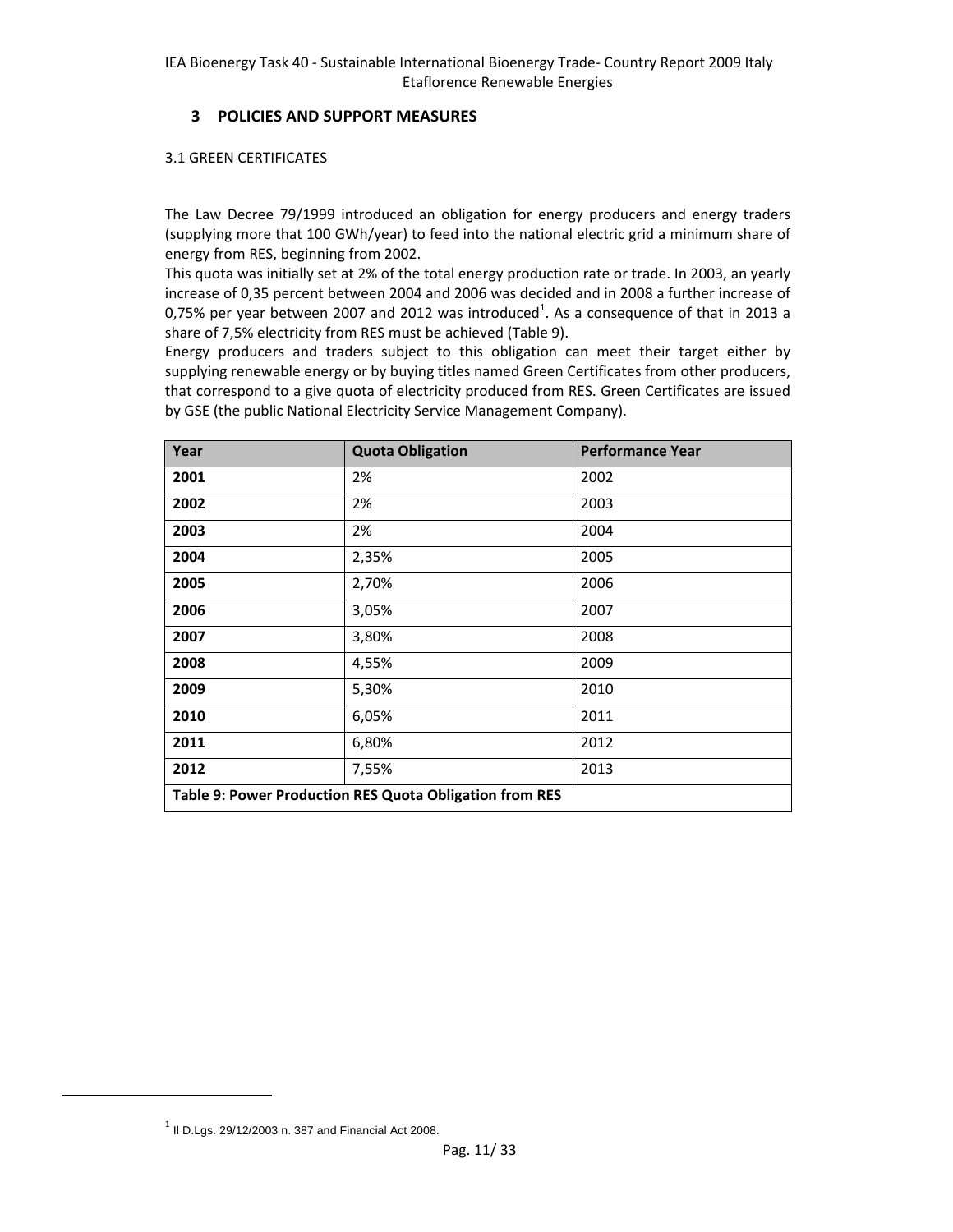

**Figure 3:** Power Production Quota from RES referred to Law Decree 79/99

Initially the minimum size of the green certificates was 50 MWh; this size was progressively reduced until the establishment of a 1 MWh size by the Financial Act of 2008, entered into force in January 2009.

Another major advancement introduced by the Financial Law of 2008 is the allocation extension period of green certificates of up to 15 years to all RES plants starting activity after 31.12.07, instead of 8 years as established in 1999.

The value of green certificates is market driven, nevertheless, small operators can sign simplified purchase arrangements and net metering (up to an installed capacity of 200 kWe) with GSE. Under the simplified arrangements, producers may sell the electricity injected into the grid to GSE, as an alternative to bilateral contracts or direct trading in the power exchange.

GSE purchase bids are based on a "reference price", that since 2009 is calculated as the difference between 180  $\epsilon$ /MWh and the average price of electricity of the previous year.

In 2007 and 2008 the reference price was respectively 137,46 €/MWh and 112,88 €/MWh VAT excluded.

The value of GC is additional to the traditional feed in tariff paid by the energy buyer to the energy provider.

The Financial Law 2008 and a subsequent integration approved in July 2009<sup>2</sup>, introduced a further update regarding the green certificate system for power plants larger than 1MW and a special feed-in tariff for RES plants with a capacity under 1MW.

The revision concerning green certificates introduced a varying "multiplication coefficient" depending on the source of RE. This coefficient is meant to provide different incentives to different technologies and must be applied to the amount of MWh/year produced (for 1 green certificate = 1 MWh). This coefficient is now: 1 for wind farms, 1.5 for offshore wind, 0.9 for geothermal, 1.8 for tidal and wave, 1 for hydroelectric, **1.3 for biomass and organic waste plants**. However a debate is still on‐going as to establishing a possible 1.8 coefficient for biomass.

 $2$  (Law No 244/07) and Law. No 99/09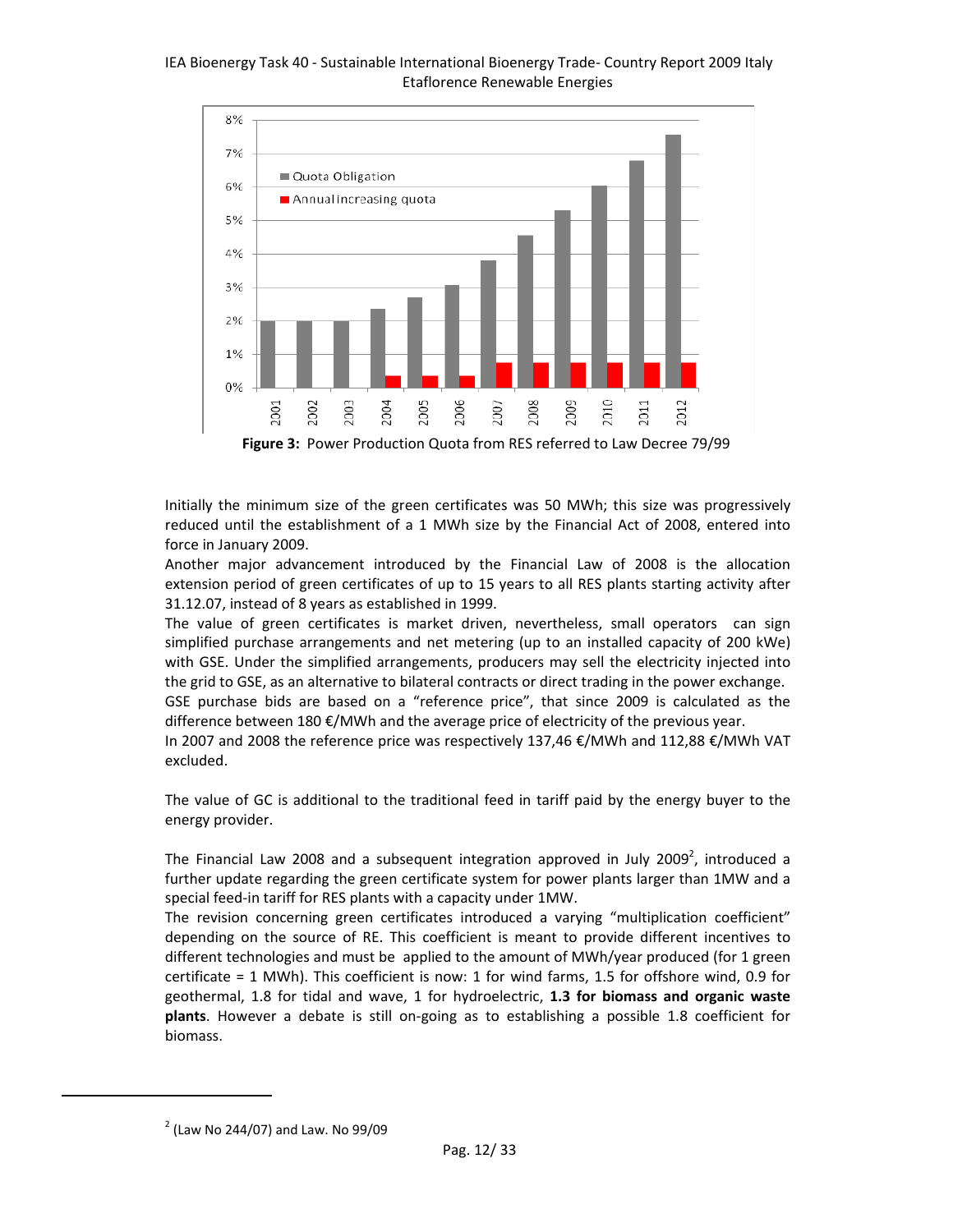#### 3.2 SPECIAL FEED‐IN TARIFFS FOR SMALL SCALE PLANTS

With the same law, a special feed in tariff for small renewable energy power plants of up to 1 MWe was introduced, a full comprehensive tariff that is an alternative to the green certificate regime.

Under this special regime the tariffs are: 0,20 €/kWh for geothermal plants, 0,34€/kWh for tidal and wave, 0,22 €/kWh for hydroelectric, **0.28€/kWh for biogas (other than landfill) , biomass and pure vegetal oil (produced with full traceability guarantee)**, **0.18€ /kWh for landfill and waste depuration biogas and liquid biofuels including ethanol and biodiesel .**

Moreover, and only for these type of energy, it's possible to cumulate the Green Certificates and the contribution of public grants. Another relevant point, due to the Law Decree n. 26/2007, introduces the complete tax exemption for plants producing energy power from non‐ chemical modified oil.

#### 3.3 BIOFUEL POLICY

Law Decree n.128 of 30 May 2005, adoption of European Directive 2003/30/EC, set up the following **voluntary** national targets for biofuel consumption as a percentage of the total transport fossil fuels, to be measured in terms of energy content: 1% by 2005 and 5.75 % by 2010. These values were quite a bit lower than those set by the biofuels directive and an infringement procedure was launched against Italy by the European Commission.

In March 2006, the Law n.81/2006 introduced **mandatory** obligations for diesel and gasoline fuel suppliers to achieve a 1% share, in terms of the low heating value of biofuels within the total amount of fuel they placed on the market in the previous year; this percentage should be increased by 1% each year up to 2010.

With the Financial Law 2007 the biofuel obligations set up in Law n.81 were set at a share of 1% for 2006 and 2% for 2007, but at the same time this regulatory advancement introduced again a **voluntary** National target of 5,75% share by 2010 (both biodiesel and bioethanol), which is still valid.

As far as **biodiesel** is concerned, Law n. 222/2007 introduced a program (running between 2007‐2010) of support measures for biodiesel based on a reduced excise duty, that is 20% of the normal diesel fuel.

The reduced duty is limited to an annual quota of 250,000 tons of biodiesel and is distributed to producers according to their production levels, so that only a fraction of each producer's total biodiesel output would benefit from the tax reduction. The biodiesel supply must come partly from national oil crop production and the rest from trade.

Any producer of biodiesel in the EU is eligible for this support measure. The scheme includes a mandatory biodiesel supply obligation for fuel producers and suppliers, who are obliged to supply a minimum share of biofuels in the transports fuel market. Since January 2009 a further target of 3% has been introduced (was 2,5% until Dec. 2008).

However the excise reduction is a temporary measure to facilitate the transition into a pure supply obligation regime after 2010.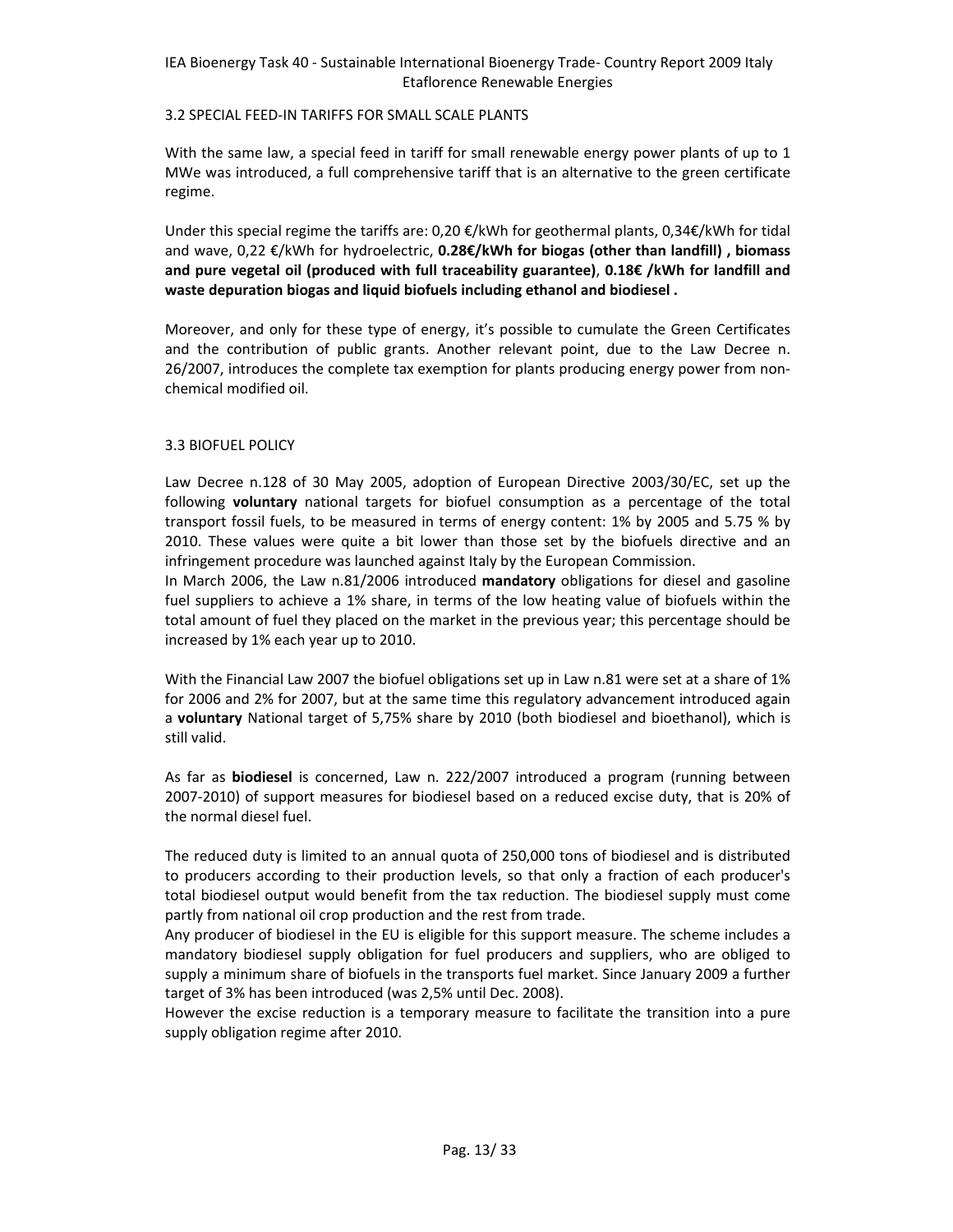#### **Bioethanol**

The targets set by law 81/2006 apply to ethanol as well, the Financial Law of 2007 (Law n. 296/2006) introduced a budget of 73 M€ for reduced excise duty applicable to a quota of bioethanol but ethanol producers could not take advantage of this measure in 2007 due to a series of normative gaps that blocked its application.

In April 2008 two new decrees on biofuel obligations ( decree n.100 of 23.04.2008 and n.110 of 29.04.2008) were formed, these helped the definition of the regulatory framework for bioethanol.

**Decree n.100** establishing sanctions for fuel producers and suppliers who are not compliant with the mandatory shares of biofuels set by law 81/2006.

**Decree n.110** defining the criteria, conditions and modes for the application of the biofuel obligations.

These two norms have been expected for years. According to Assodistil (the Italian association of ethanol producers<sup>3</sup>), they will set a proper framework for the development of the domestic bioethanol market. Table 10 provides an estimation of the potential market for biodiesel and bioethanol under a scenario of full application of the mandatory biofuel blends.

| <b>Estimated</b><br><b>Consumption</b><br>(Thousands<br>οf<br>tones)                                                               | 2007   | 2008   | 2009   | 2010   | 2015   | 2020   |  |
|------------------------------------------------------------------------------------------------------------------------------------|--------|--------|--------|--------|--------|--------|--|
| Gasoline                                                                                                                           | 12.200 | 11.800 | 11.440 | 11.100 | 9.360  | 9.000  |  |
| <b>Diesel</b>                                                                                                                      | 26.300 | 26.800 | 26.950 | 27.050 | 25.900 | 25.300 |  |
| Percent                                                                                                                            | 1,00%  | 2,00%  | 3,00%  | 5,75%  | 7,00%  | 10.00% |  |
| <b>Substitution</b>                                                                                                                |        |        |        |        |        |        |  |
| <b>Bioethanol</b>                                                                                                                  | 196    | 379    | 551    | 1.024  | 1.051  | 1.444  |  |
| ETBE*                                                                                                                              | 290    | 562    | 817    | 1.520  | 1.560  | 2.143  |  |
| <b>Biodiesel</b>                                                                                                                   | 308    | 628    | 947    | 1.822  | 2.123  | 2.969  |  |
| Table 10: Potential biofuel market in Italy<br>*only 47% in weight to be considered as derived from renewable sources. source ENEA |        |        |        |        |        |        |  |

<sup>3</sup> www.assodistil.it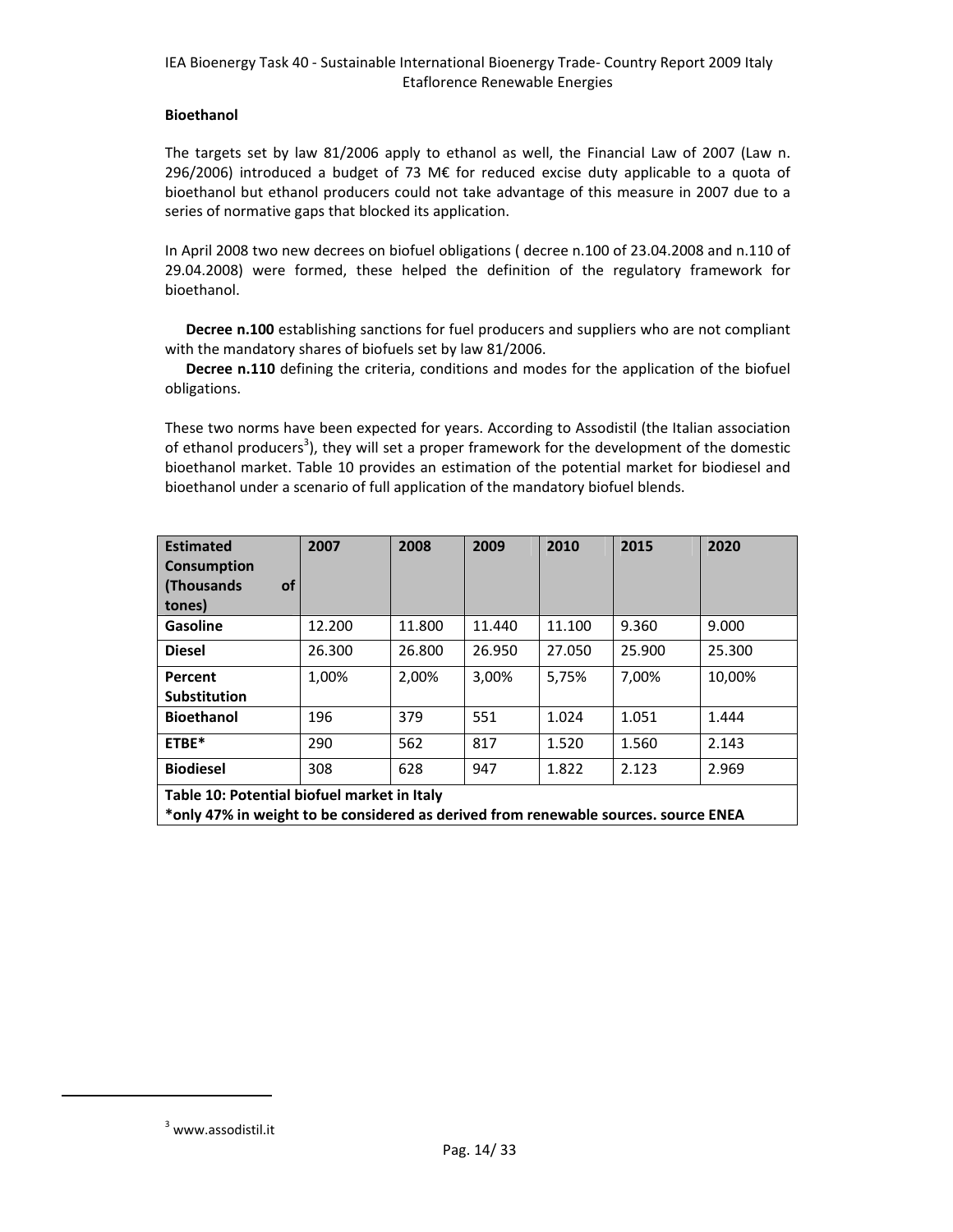### **4. BIOMASS RESOURCES**

#### 4.1 FOREST BIOMASS

Assessing the actual consistence of forest biomass resources in Italy is not an easy task, as during the last few years several estimations of the available biomass stock produced from forestry were published by various sources indicating varying results.

According to the National Inventory of Forest Carbon Sinks (www.infc.it), the forest area in Italy amounts to 8.8 million ha, and the quantity of woody biomass that is potentially available is 874 million tons (dry basis) or 1.269 millions of cubic meters of wood.

According to a recent survey by ARPA Lombardia of 2007, the national consumption of woody biomass for domestic heating is estimated at 19 million tons per year.

A study by Ditesaf (University of Padova) $4$  estimated the consumption of woody biomass for power generation in 1,25 million tons per year and that of district heating plants in 0,4 million tons.

#### 4.2 ENERGY CROPS

Oil crops in Italy have always been an important agricultural production. Table 11 shows the evolution of the harvested area and the average seed yield of the three main oil crops in Italy since 2004; a large increase of production of these crops was observed in 2006 but 2007 and 2008 showed a reduction of surfaces. The main use of oil crops still remains the agro‐food industry. According to various sources<sup>5</sup> in 2007 the area of oil crops dedicated to biodiesel production was estimated at around 60.000 ha, therefore a large share of biodiesel production still comes from the import of oils or grains.

| year | <b>Sunflower</b>                                   |                 | Soybean                                         |                 | Rapeseed                                     |                 |
|------|----------------------------------------------------|-----------------|-------------------------------------------------|-----------------|----------------------------------------------|-----------------|
|      | <b>Harvested area</b><br>$(.000 \text{ ha})$       | Yield<br>(t/ha) | <b>Harvested</b><br>area<br>$(.000 \text{ ha})$ | Yield<br>(t/ha) | <b>Harvested area</b><br>$(.000 \text{ ha})$ | Yield<br>(t/ha) |
| 2004 | 124.00                                             | 2.25            | 150.39                                          | 3.53            | 2.87                                         | 1.85            |
| 2005 | 129.87                                             | 2.27            | 152.33                                          | 3.65            | 3.47                                         | 1.78            |
| 2006 | 144.57                                             | 2.17            | 176.13                                          | 3.10            | 3.54                                         | 1.72            |
| 2007 | 126.48                                             | 2.23            | 130.34                                          | 3.14            | 7.06                                         | 2.16            |
| 2008 | 121.75                                             | 2.3             | 138.96                                          | 3.27            | 12.55                                        | 2.63            |
|      | Table 11: Area and yield of oil crops <sup>6</sup> |                 |                                                 |                 |                                              |                 |

<sup>&</sup>lt;sup>4</sup> D.Pettenella .- "Stock e Flussi nel Sistema forestale". 2009. Sherwood n. 154<br><sup>5</sup> Agenzia delle Dogane and and supplement to "Informatore Agrario 27/2009" page 32; and "Rivista di<br>Ermesagricotura" n. 28/2007

 $6$  Source: Informatore Agrario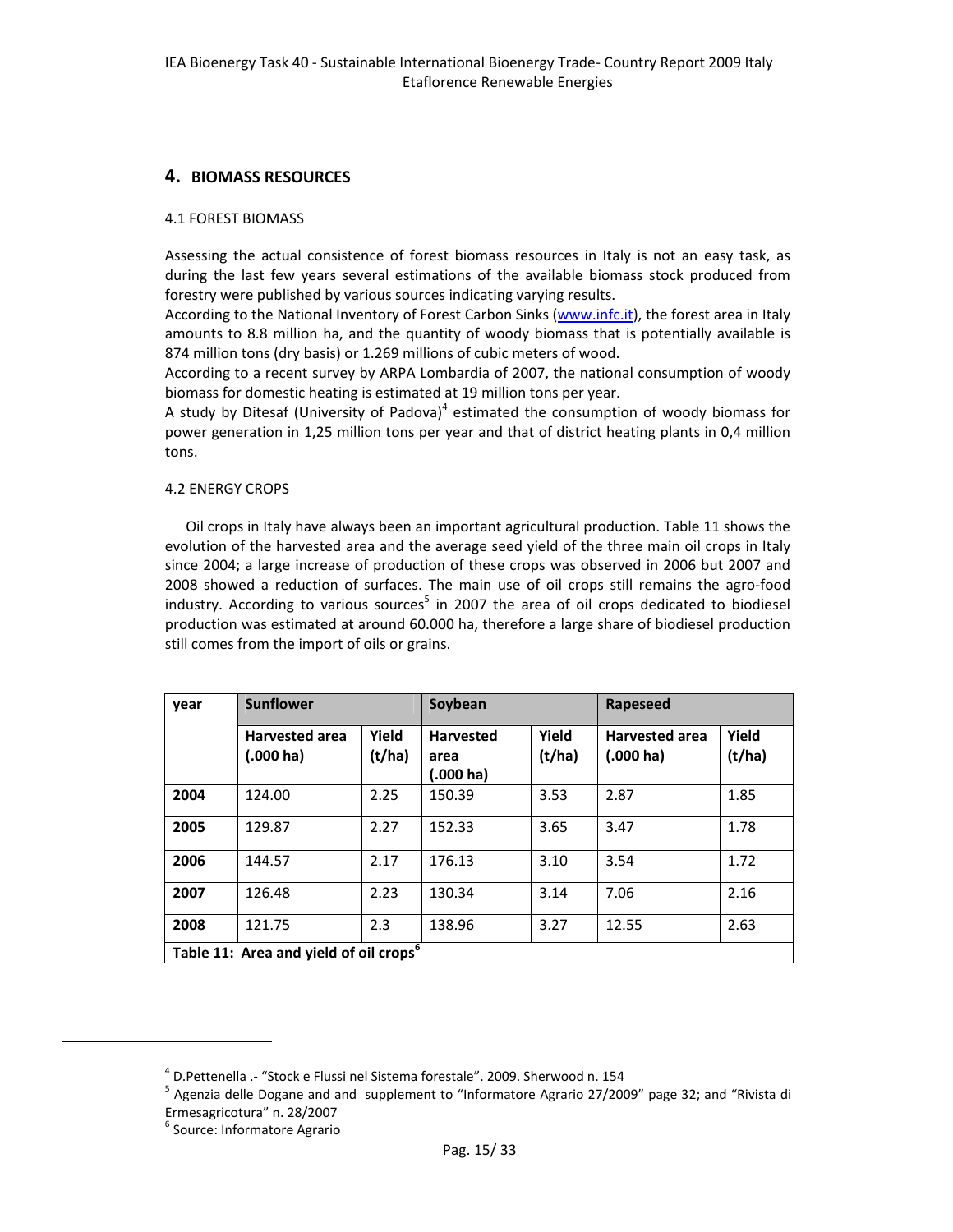In 2007 a National Framework Contract was signed among farmers associations (Confagricoltura, Cia, Coldiretti, Unione seminativi, Copagri) and biodiesel producer associations (Assitol, Assocostieri) to supply a growing share of oil seeds from national agricultural productions. According to this agreement, the national agricultural lands dedicated to oil crops for biodiesel should be 70.000 Ha in 2007, 180.000 in 2008 and 240.000 in 2009.

As far as woody energy crops are concerned, over 5.100 ha of land are dedicated to the cultivation of of short rotation plantations of poplar<sup>7</sup>. These areas are mainly located in the Po valley in northern Italy. These plantations provide woodchip mainly to large scale power plants in the north-centre of Italy and partly to the industry of panels for furniture manufacturing. An area increase dedicated to SRP of at least 3.000 to 5.000 ha is foreseen in the next 2‐3 years as several new biomass projects are currently under construction and are being developed in the framework of the reconversion of several sugar plants as a consequence of the European reform of the sugar industry of 2005, these are based on the supply of biomass from short rotation forestry.

Another significant resource of biomass is represented by the potential of agricultural residues, shown in table 12, according to different assessments performed by APAT (Environment and Territory Protection Agency) and ITABIA (Italian Biomass Association).

| <b>Crop</b>                                               | Min (kT)        | Max (kT) |  |
|-----------------------------------------------------------|-----------------|----------|--|
| Soft wheat                                                | 427             | 551      |  |
| Durum wheat                                               | 1417            | 1.813    |  |
| <b>Barley</b>                                             | 353             | 391      |  |
| Rye                                                       | 86              | 145      |  |
| <b>Rice</b>                                               | 508             | 590      |  |
| Corn                                                      | 3.087           | 3088     |  |
| <b>Sugar beet</b>                                         | 271             | 865      |  |
| <b>Tobacco</b>                                            | 14              | 18       |  |
| <b>Sunflower</b>                                          | 308             | 404      |  |
| <b>Grape Vine</b>                                         | 642             | 1.053    |  |
| Olive tree                                                | 614             | 967      |  |
| <b>Apple tree</b>                                         | 39              | 125      |  |
| Pear tree                                                 | 26              | 53       |  |
| Peach tree                                                | 87              | 178      |  |
| <b>Citrus tree</b>                                        | 97              | 636      |  |
| <b>Almond tree</b>                                        | 59              | 114      |  |
| Kiwi                                                      | 19              | 43       |  |
| <b>Others</b>                                             | 25              | 28       |  |
| <b>TOTAL</b>                                              | 8.250<br>11.028 |          |  |
| Table 12: Estimated availability of agricultural residues |                 |          |  |
| <b>Source: ITABIA and APAT</b>                            |                 |          |  |

Pag. 16/ 33  $7$  "Colture Energetiche per i terreni agricoli"; ARSIA – 2009.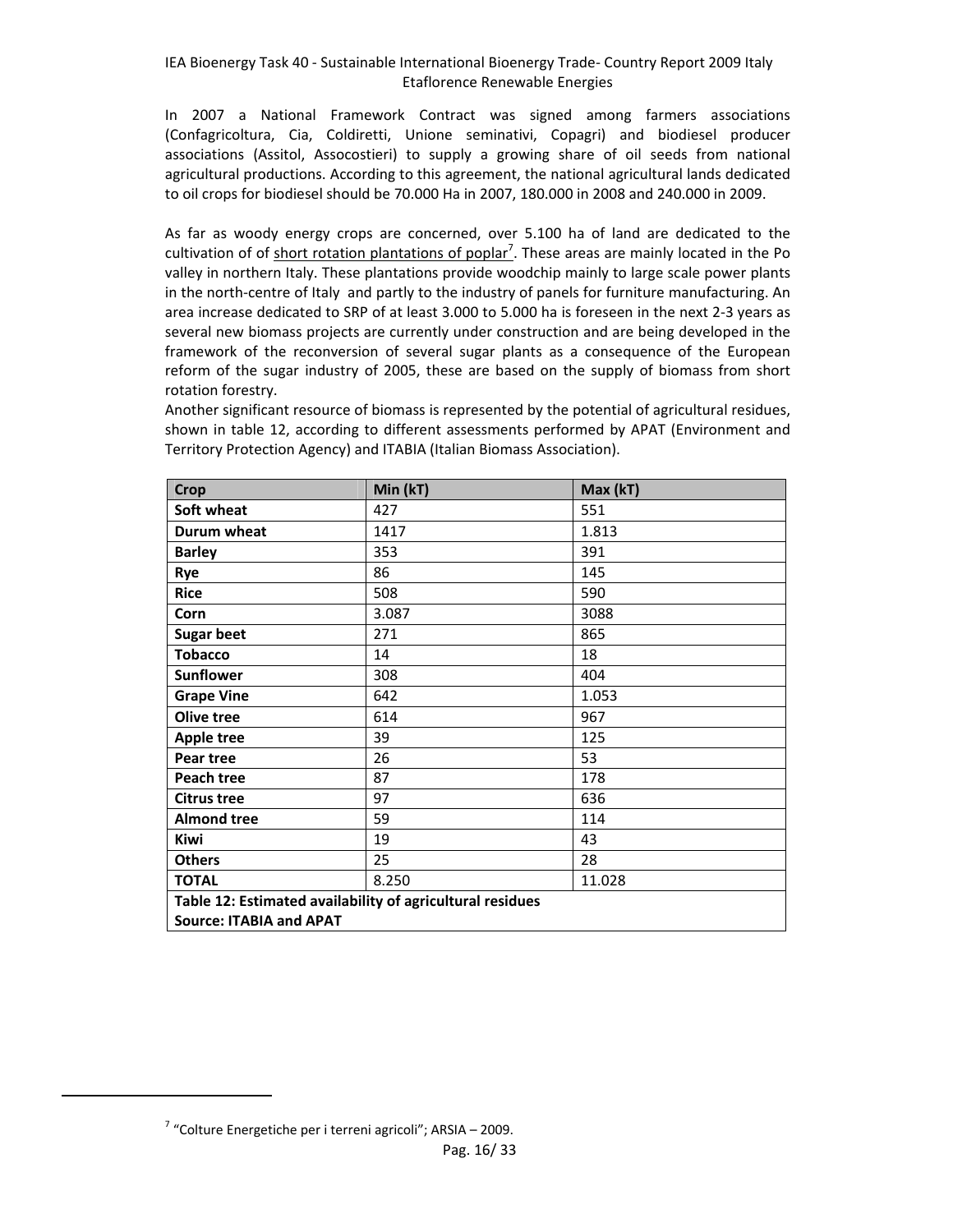#### **5. PRODUCTION CONSUMPTION AND TRADE OF WOOD PELLETS**

The Italian production of pellets started in 1998, but today it shows very strong features. It developed almost exclusively for domestic heating with pellets typically packaged in small bags (15 kg), a comfortable option to feed little stoves of which Italy is the leading producers in Europe. We can state that the pellet market in Italy has gone beyond its initial stage, but on the other hand we can't consider that it is fully developed. The causes of this lack of maturity are the imbalance between demand and supply, especially in some periods of the year, shortage of raw material, lack of real quality standards and lack of an important national association so far. The production level is starting to be relevant and the consumption level increase constantly, also due to the relevant cost of fossil fuel in Italy and a limited availability of pipe of natural gas in rural/mountainous areas. Usually the pellet price in Italy is very volatile depending on the season: we touched the peak cost in middle to late winter and the lowest level during late spring and summer.

The number of pellet producers has grown a lot during the last few years. Today in Italy over 75 producers of pellets are present, even if to know the correct number is very difficult, due to the lack of official documents. Some companies that until the year 2005 were classified as pellet producer stopped their production and started retailing activity. In order to give a clear picture of the Italian market, it must be noticed that in our analysis we considered only the pellets producers that sell their product, the auto producers are not considered in this mentioned figure.

Certainly Italy has always been an importer country, as its production capacity has always been lower than the consumption. Most of the production (offer) is concentrated in Northern areas (73.3% of the national production comes from this area). The request (demand) of the product is distributed in a more heterogeneous way between the other regions of Italy. AIEL is the association that declares which companies produces pellets in accordance with the Pellet Gold standard, but AIEL is not an independent certification agency. By now the lack of a real certification for wood pellets manufactured in Italy could generate distrust among users and so hamper the development of the market. At the same time the bigger producer in Italy stopped temporally its production as the raw material used was not 100% pure wood. This fact made a bad advertisements to pellets fuel sector. In June 2009 over 322 t of pellet imported from Lithuania and part of 10.000 tons distributed in 2008 were positively measured during a radioactivity analysis and retired from the market. In June 2009 over 322 t of pellet imported from Lithuania and part of 10.000 tons distributed in 2008 were positively measured during a radioactivity analysis and retired from the market.

Italy is the largest European market for pellet stoves and using pellets for domestic heating. In 2008 over 850.000 tons of pellet were distributed, 650.000 to 700.000 of which came from national production and the rest from importation<sup>8</sup>. No export flows are reported in 2007.

During the same year the production of pellets was estimated at 522.000 t and the production capacity limit was 700.000 t. The national production doesn't seem sufficient to satisfy the

<sup>8</sup> Source: Assopellet (association of Italian pellet producers) and the Pellet@tlas project (www. *www.pelletsatlas.info)*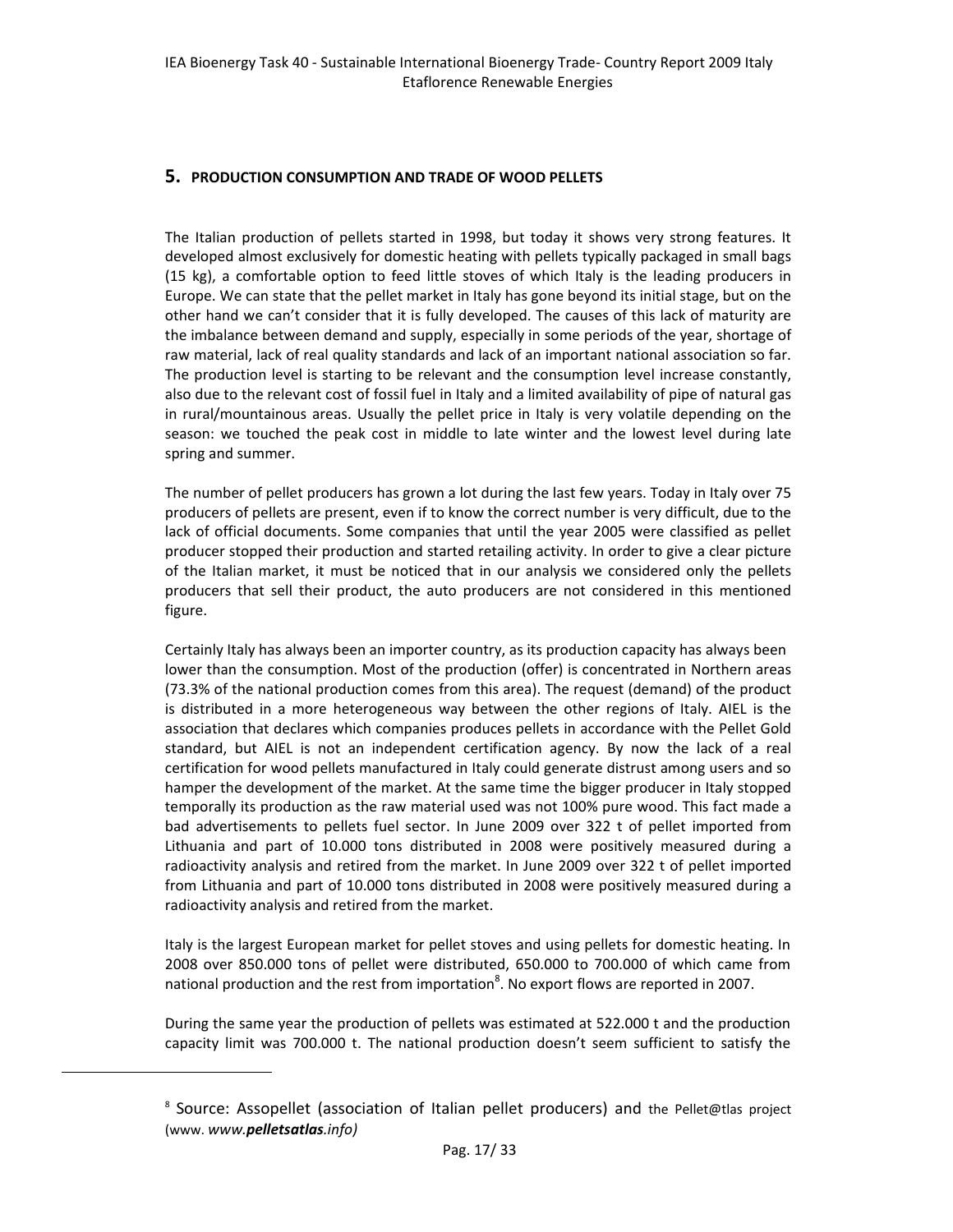domestic demand, therefore opening a large market for trade. One of the biggest trading partners being Austria and Germany exporting over 200.000 tons per year of pellet to Italy. The rapid growth of the pellet market encouraged several producers to start new pellet plants in East Europe, were feedstock is abundant and sometimes much cheaper than in Italy, nevertheless the flow of imports is difficult to quantify as the number of channels through which the pellets are distributed is highly diversified and difficult to monitor.

The Italian Association Assopellet, recently published bigger numbers compared to ours and the peak of 1 Milion tons of pellet was declared. In our opinion this figure is a bit overestimated and it considered also the industrial pellet. We prefer to focus on high quality pellets as the Italian market is formed from residential users.



**Figure 4:** Pellet Production and capacity Source : Pellet@tlas

Sawdust and saw mil residues are the main raw materials used for pellet production (over 80% of the total volume), whereas woodchips represent only 6%.

A strong competition exists with other sectors such as that of pulp and paper and that of panels for furniture manufacturing. Discontinuous availability of raw materials seems to be one of the problems that are limiting the full productivity of the Italian pellet industry.

The number of pellet stoves installed in Italy is around 750.000 units, 70% of which are located in the North. Over 50% of them are used as a primary heating system. The peak demand of pellet stoves took place in 2006 (over 260.000 units sold), whereas 2007 showed a decrease of the demand of nearly 50%. No official figures are reported concerning the number of pellet boilers installed, but some estimations report it in the range of several thousand units and confirm a sharp increase of the demand in 2007‐2008.

The pellet market is facing some critical challenges, mainly related to its relative immaturity and thinness, that lead to great uncertainties and instability of prices and supplies. During the winter of 2005/2006 the increased sale of pellet stoves (+1440%) lead to supply shortages and to a sharp growth of pellet prices (+54%). This variability caused a loss of consumer's confidence.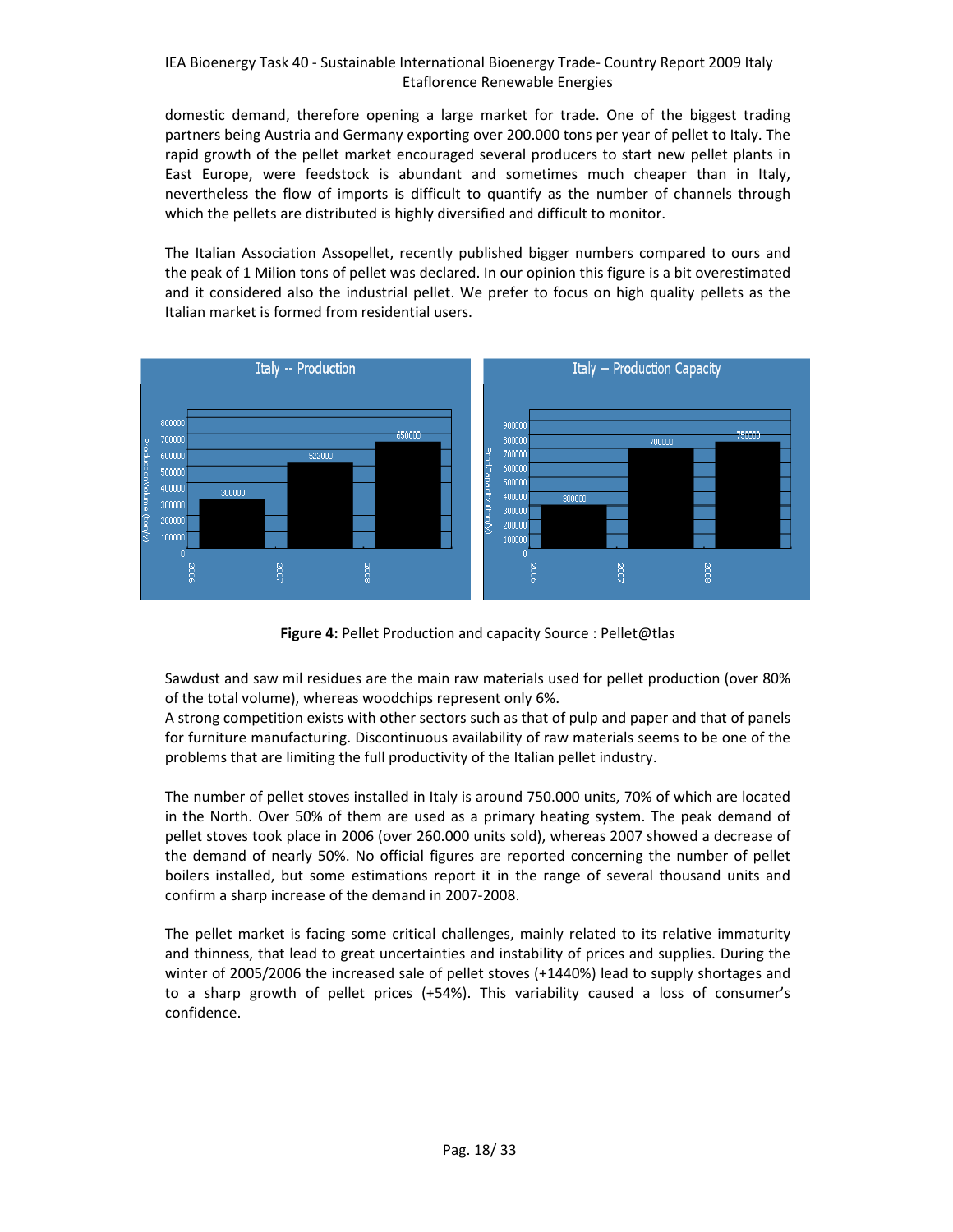

**Figure 5:** Pellet consumption 2006‐2008. Source Pellet@atlas

The following figure express the pellets prices at wholesale level. The average price of pellet in 2008 are 160 to 210 €/t wholesale and 260 to 310 €/t retail, (Fig. 6)

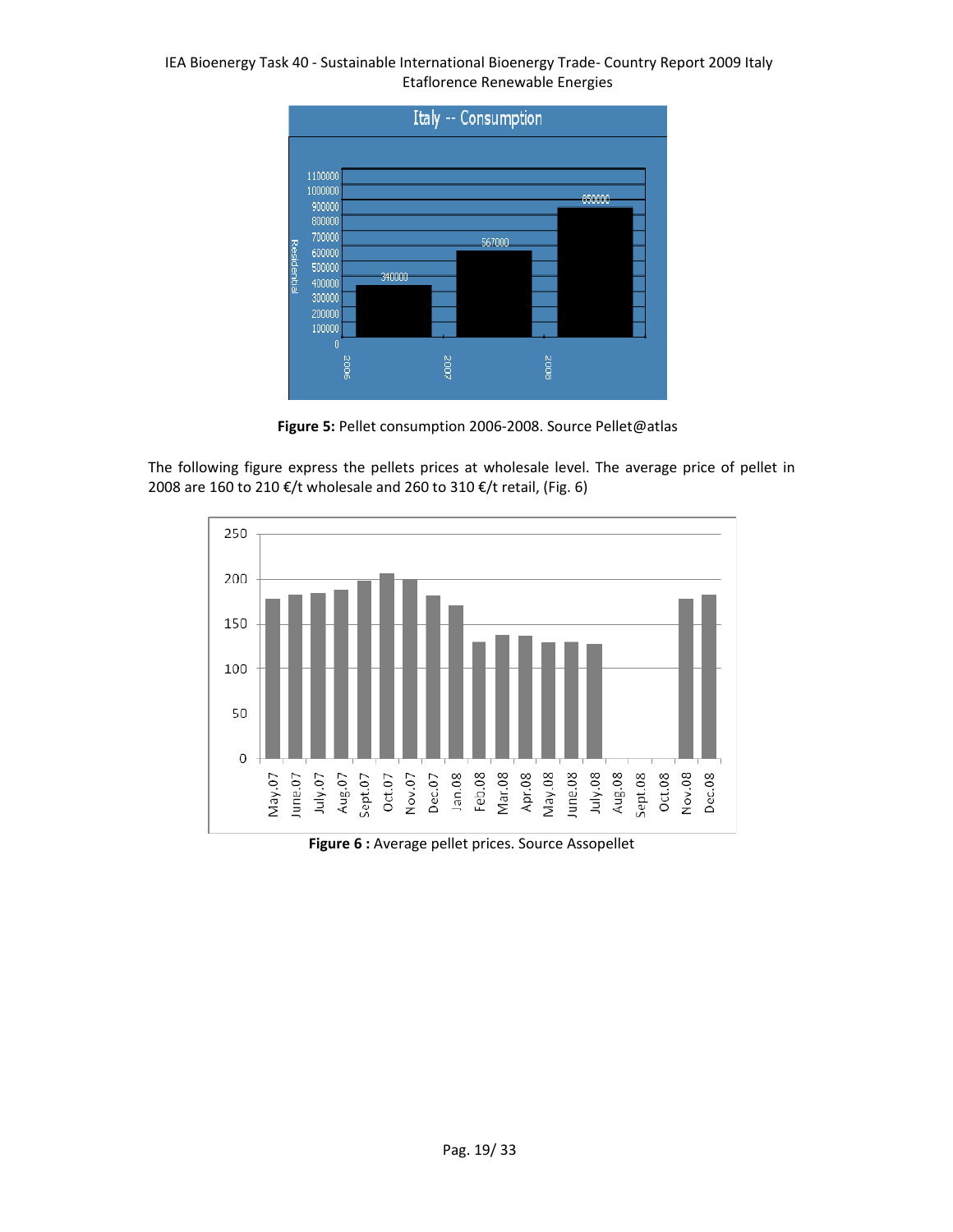### **6. PRODUCTION CONSUMPTION AND TRADE OF BIODIESEL**

According to Assocostieri (the association that groups biodiesel producers) in 2007 the total production of biodiesel in Italy was 469.707t but only 202.035t of them were distributed into the national market. In 2008, 658.370t were produced and 468.197t were distributed. The production capacity of the Italian biodiesel industry still seems underexploited for it was estimated at 1.050.000 t in 2007 and over 2.257.194 t in 2009.

Biodiesel is used primarily in blends with traditional diesel for transports (158.000 t in 2007) or with diesel for heating (44.000 t in 2007).

Despite the existing obligations biodiesel covers a share of only 0,53% of the consumption of transports fuels (Diesel 26.118.000 t and Gasoline 11.886 .000 t).

The 2007 turnover of the biodiesel industry was estimated at 559M€, whereas in 2008 it was over 1.215 M€.



Source : EurObserv'ER

Most of the biodiesel produced in Italy today derives from imported feedstock, the main of which is rapeseed oil (about 70 percent of the total) and soybean oil (20 percent), whereas the primary feedstock of national origin is sunflower, followed by rapeseed and soybean.

Rapeseed oil is imported from other EU countries, while soybean oil is either imported from the EU or produced from imported grains.

Italian biodiesel operators can be divided in two categories: biodiesel producers and oilseed crushers, the latter producing pure vegetal oil for the biofuel as well as the agro-food industry (some crushers are biodiesel producers as well).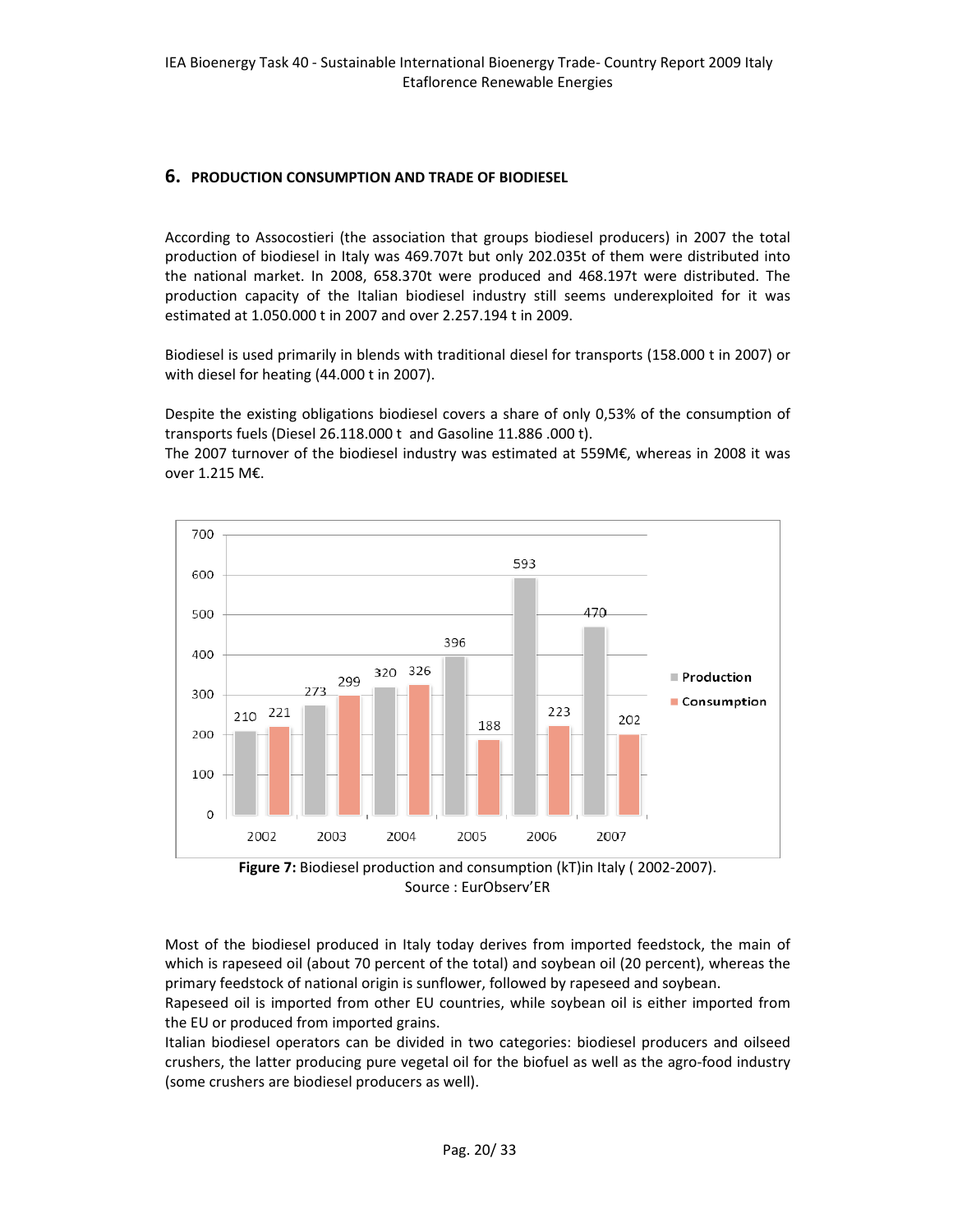| Company                                                          | <b>Location</b>           | prod.capacity |
|------------------------------------------------------------------|---------------------------|---------------|
| <b>ALCHEMIA ITALIA SRL</b>                                       | <b>ROVIGO</b>             | 50.000        |
| <b>BIO-VE-OIL OLIMPO SRL</b>                                     | <b>CORATO (BA)</b>        | 100.000       |
| <b>CAFFARO BIOFUEL SRL</b>                                       | <b>TORVISCOSA (UD)</b>    | 60.000        |
| <b>CAFFARO BIOFUEL SRL</b>                                       | <b>TORVISCOSA (UD)</b>    | 100.000       |
| <b>CEREAL DOCKS SRL</b>                                          | <b>VICENZA</b>            | 150.000       |
| <b>COMLUBE SRL</b>                                               | CASTENEDOLO(BS)           | 120.000       |
| <b>DP LUBRIFICANTI SRL</b>                                       | APRILIA(LT)               | 155.520       |
| <b>ECOIL SRL</b>                                                 | PRIOLO(SR)                | 200.000       |
| <b>FOREDBIO SPA</b>                                              | NOLA MARIGLIANO(NA)       | 70.000        |
| <b>FOX PETROLI SPA</b>                                           | VASTO(CH)                 | 131.370       |
| <b>ITAL BI OIL SRL</b>                                           | MONOPOLI(BA)              | 120.000       |
| <b>ITAL GREEN OIL</b>                                            | SAN PIETRO DI MARUBIO(VR) | 360.000       |
| <b>GDR BIOCARBURANTI</b>                                         | CERNUSCO SUL NAVIGLIO(MI) | 50.000        |
| <b>MYTHEN SPA</b>                                                | FERRANDINA(MT)            | 200.000       |
| <b>NOVAOL SRL</b>                                                | <b>LIVORNO</b>            | 250.000       |
| <b>NOVAOL SRL</b>                                                | <b>RAVENNA</b>            | 200.000       |
| OIL.B SRL                                                        | SOLBIATE OLONA(VA)        | 200.000       |
| <b>OXEM</b>                                                      | MEZZANA BIGLI(PV)         | 200.000       |
| Table 13: Italian Biodiesel Plants and map - Source Assocostieri |                           |               |

Table 13 lists the Italian biodiesel plants and their production capacity, whereas table 13 reports the main oilseed crushing companies.

| Company                                                            | <b>Feedstock</b>             |  |
|--------------------------------------------------------------------|------------------------------|--|
| <b>Bunge Italia</b>                                                | Sunflower, Rapeseed, Soybean |  |
| Casa Olearia Italiana                                              | Sunflower, Soybean           |  |
| <b>Cereal Docks</b>                                                | Soybean                      |  |
| <b>Italcol</b>                                                     | Sunflower                    |  |
| <b>Oleificio Medio Piave</b>                                       | Sunflower, Soybean           |  |
| Paoil                                                              | Sunflower                    |  |
| Table 14: Italian oilseed crushing companies - Source assocostieri |                              |  |

In addition to the import of oil feedstock, in 2008 significant trade flows of biodiesel were registered, especially with other EU countries.

Table 15 summarizes the trade exchanges of biodiesel in the period January‐October 2008. As shown in figure 9, import flows are quite diversified and particularly relevant with USA, Netherland, Germany and France, whereas export flows are primarily addressed towards France and in much smaller amounts towards Austria and Spain.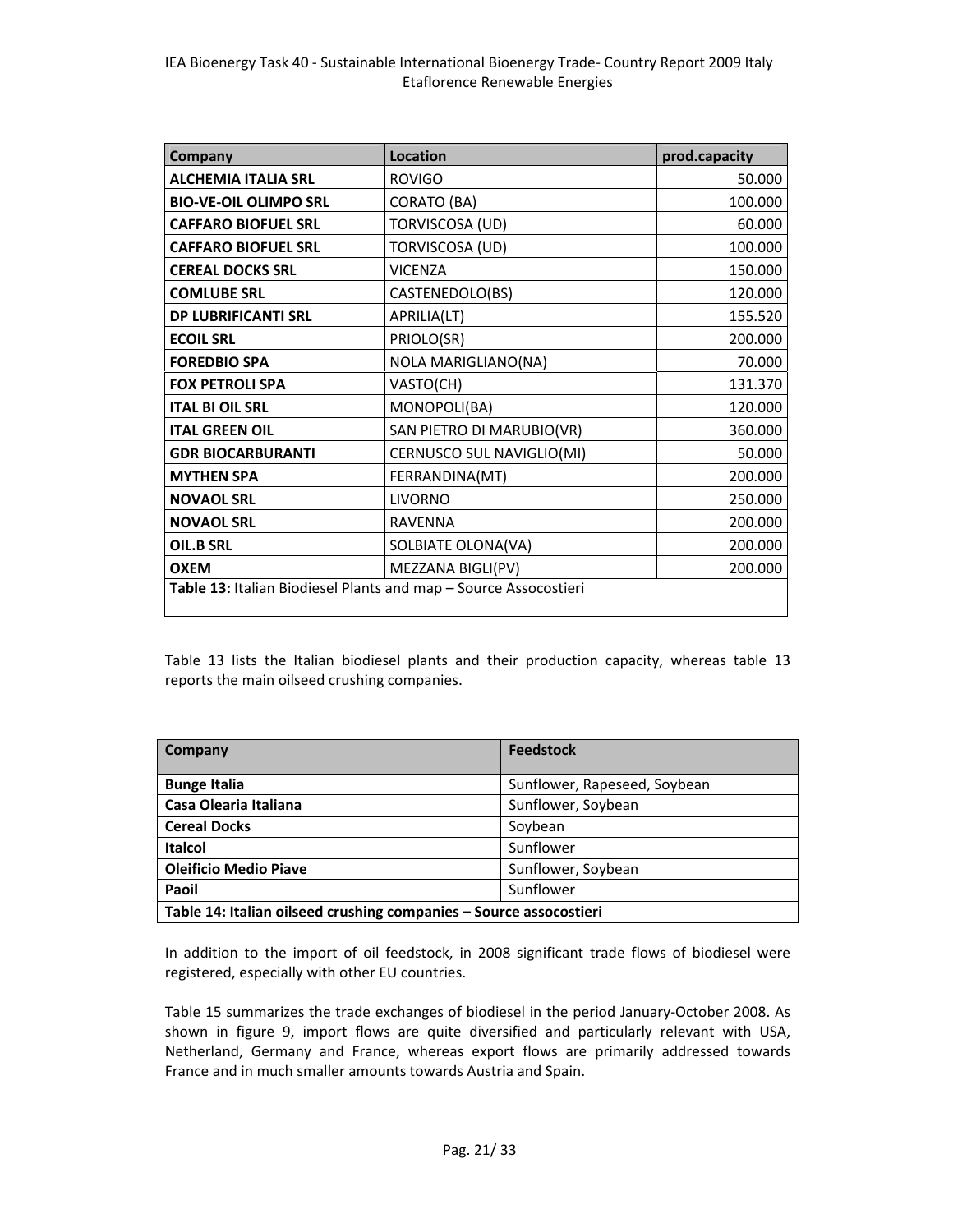In other words, Italy imports from other EU countries large volumes of rapeseed and soybean oil, which are processed into biodiesel and frequently re‐exported within the EU, sometimes to the same countries from where the raw material came.

| Imports (t)                                                                                 |        | Exports (t)            |        |
|---------------------------------------------------------------------------------------------|--------|------------------------|--------|
| Austria                                                                                     | 390    | Austria                | 8329   |
| <b>Belgium</b>                                                                              | 226    | <b>Belgium</b>         | 273    |
| <b>France</b>                                                                               | 11576  | France                 | 79921  |
| Germany                                                                                     | 10681  | Germany                | 774    |
| Greece                                                                                      | 12468  | Greece                 | 2047   |
| <b>Netherlands</b>                                                                          | 25915  | Slovenia               | 572    |
| EU                                                                                          | 61321  | Spain                  | 10958  |
| <b>U.S.A.</b>                                                                               | 39653  | EU                     | 102905 |
| Argentina                                                                                   | 4984   | Turkey                 | 104    |
| Indonesia                                                                                   | 6959   | <b>Other Countries</b> | 149    |
| <b>Total</b>                                                                                | 112917 | <b>Total</b>           | 103158 |
| Table 15: Biodiesel trade (Jan-Oct 2008) Source: F.O. Licht 2008 World Ethanol and Biofuels |        |                        |        |
| Report                                                                                      |        |                        |        |





 **Figure 8:** Major biodiesel trade partner countries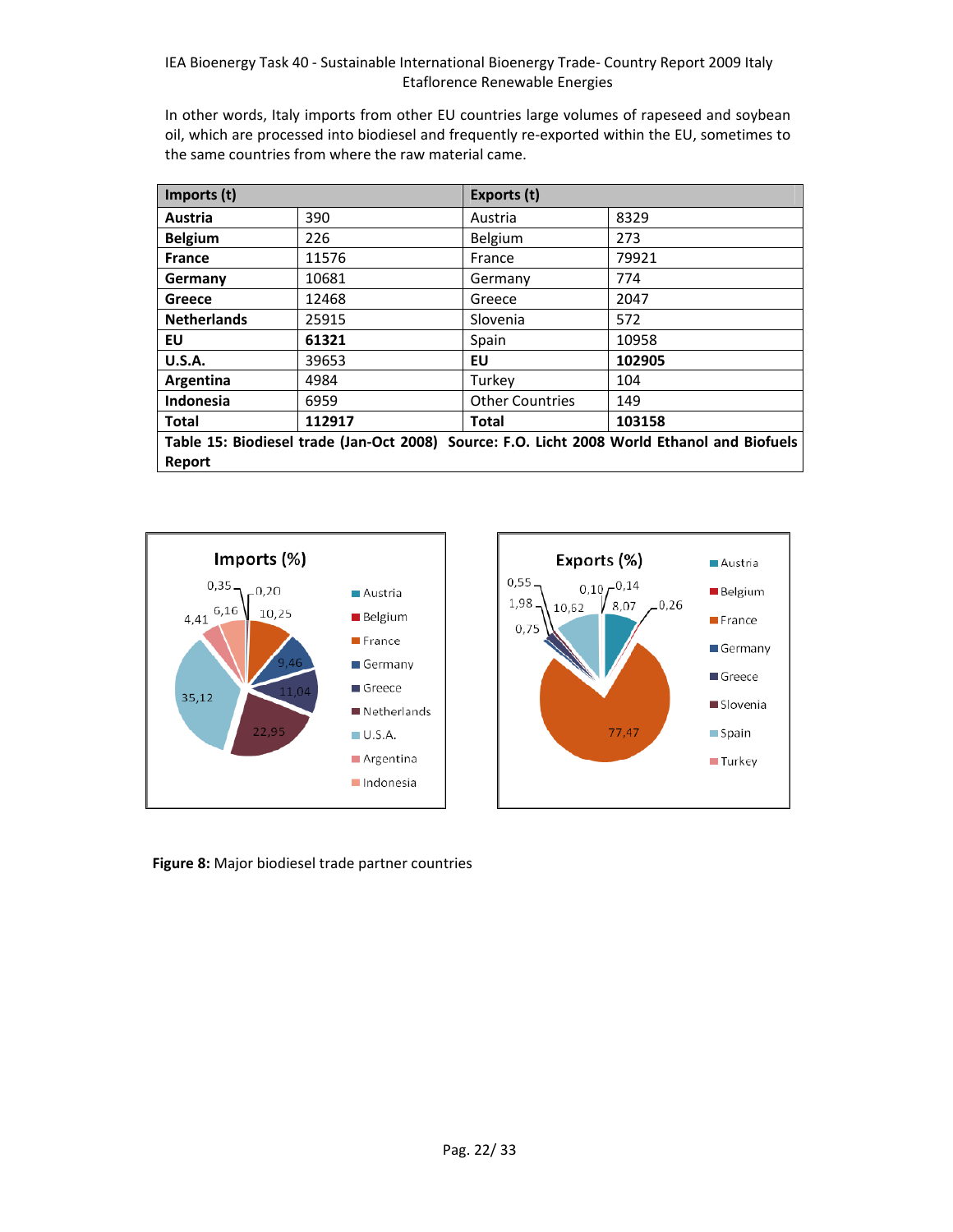#### **7. PRODUCTION CONSUMPTION AND TRADE OF BIOETHANOL**

In Italy there are more than 70 distilleries, but only a few of them produce anhydrous "fuel grade"alcohol .

Table 16 shows the national production of alcohol in 2006 and 2007 by feedstock. The main feedstock used are molasses, wine (derived from mandatory distillation as imposed by the former Eu regulations on the wine's Common Market Organization), wine industry byproducts, fruits and cereals.

| <b>Alcohol Production (m3)</b>                                 | 2006   | 2007   |
|----------------------------------------------------------------|--------|--------|
| <b>Molasses</b>                                                | 4.460  | 610    |
| Wine                                                           | 6.410  | 4.000  |
| Wine by products                                               | 4.310  | 4.210  |
| <b>Fruits</b>                                                  | 260    | 220    |
| <b>Cereals</b>                                                 | 2.560  | 2.710  |
| <b>TOTAL</b>                                                   | 18.000 | 11.750 |
| Table 16: Alcohol production by feedstock - source: Assodistil |        |        |

Trade exchanges in the alcohol sector are very active in Italy, from the import as well as the export side. Undenaturated ethanol (CN code 22071000) is mainly imported from EU countries such as France and Germany, whereas denaturated ethanol (CN code 2207200) comes also from Netherlands and from non EU countries such as Egypt and Pakistan. (table 17).

Exports of undenaturated ethanol from Italy are mainly directed towards Slovenia, whereas denaturated ethanol is mainly traded with France, Greece, Sweden, Spain and in minor volumes with USA and Croatia.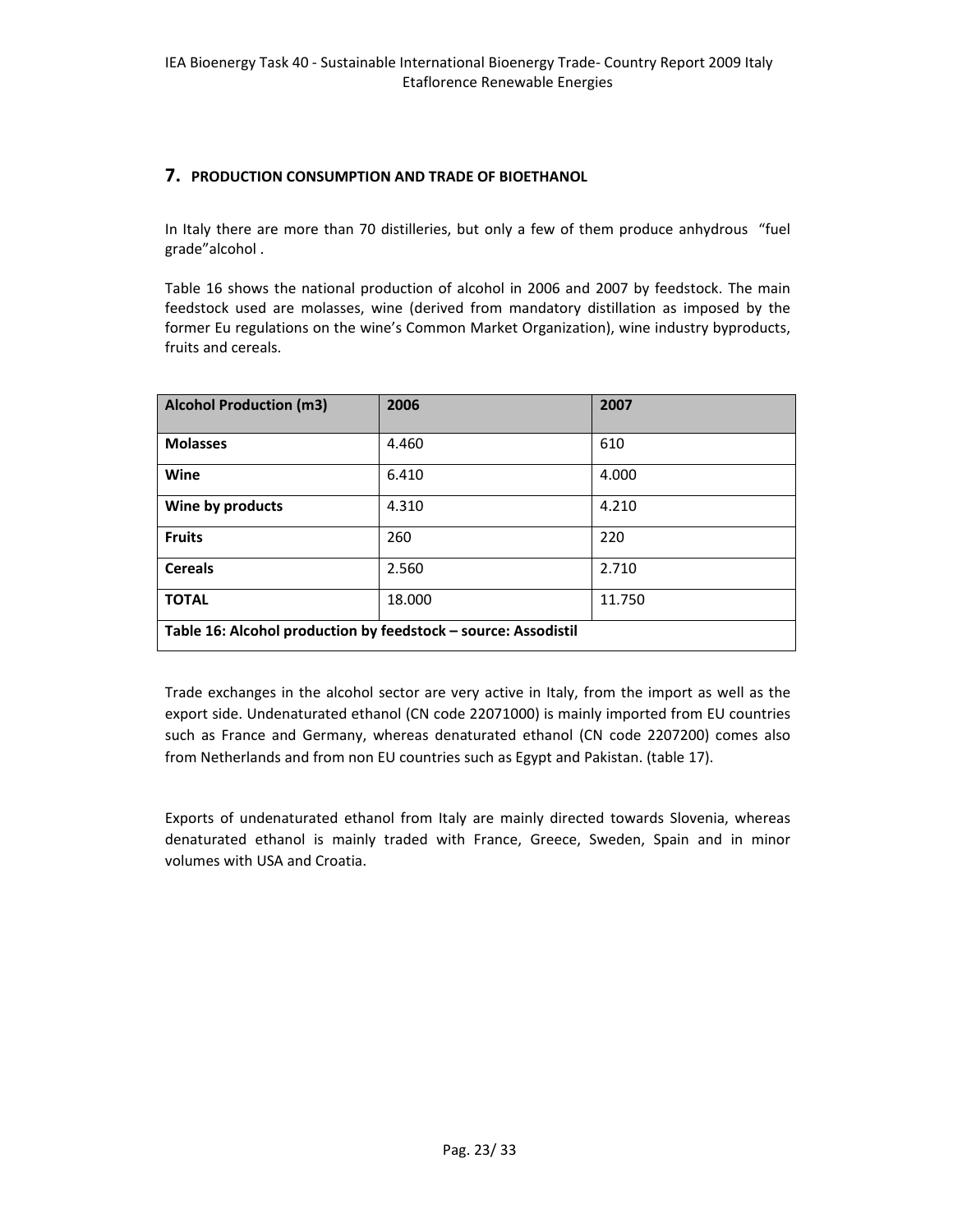| <b>Imports</b>           | January-December 2007 | January-October 2008 |
|--------------------------|-----------------------|----------------------|
| <b>Ethyl Alcohol</b>     | 1414953               | 204605               |
| Ethyl Alcohol (a)        | 53838                 | 7722                 |
| <b>Belgium</b>           | 6773                  | 2144                 |
| France                   | 31207                 | 3029                 |
| Germany                  | 15779                 | 2488                 |
| <b>Netherlands</b>       | 32                    | 51                   |
| U.K.                     | 26                    | 0                    |
| <b>EU</b>                | 53832                 | 7721                 |
| Pakistan                 | 0                     | 0                    |
| <b>Other Countries</b>   | 6                     | $\mathbf{1}$         |
| <b>Ethyl Alcohol (b)</b> | 1361115               | 147810               |
| <b>Austria</b>           | 9349                  | 27                   |
| <b>Belgium</b>           | 10053                 | 8956                 |
| <b>Bulgaria</b>          | 10202                 | 209                  |
| <b>France</b>            | 526118                | 40658                |
| Germany                  | 64541                 | 4370                 |
| Greece                   | $\mathbf 0$           | $\mathbf 0$          |
| <b>Hungary</b>           | 9345                  | 209                  |
| <b>Netherlands</b>       | 79081                 | 15710                |
| Spain                    | 386                   | 150                  |
| U.K.                     | 3195                  | 2862                 |
| <b>EU</b>                | 712270                | 73152                |
| <b>Croatia</b>           | 74061                 | 1404                 |
| <b>Serbia</b>            | 51862                 | 133                  |
| Switzerland              | 136                   | 3                    |
| <b>Turkey</b>            | 52261                 | $\mathbf 0$          |
| <b>Ukraine</b>           | 104                   | 14                   |
| Egypt                    | 294402                | 26783                |
| Ethiopia                 | 41658                 | 1610                 |
| Swaziland                | 5629                  | 0                    |
| Guatemala                | 9893                  | 14639                |
| <b>U.S.A.</b>            | 822                   | 17                   |
| Argentina                | 6403                  | 349                  |
| <b>Bolivia</b>           | $\mathbf{0}$          | 20913                |
| <b>Brazil</b>            | 1229                  | 112                  |
| Colombia                 | 294                   | 0                    |
| Iran                     | $\mathbf{0}$          | 0                    |
| Pakistan                 | 104765                | 8682                 |
| <b>Other Countries</b>   | 5326                  | 0                    |
| <b>Ethanol in blends</b> | 0                     | 49071                |
| <b>France</b>            | 0                     | 43638                |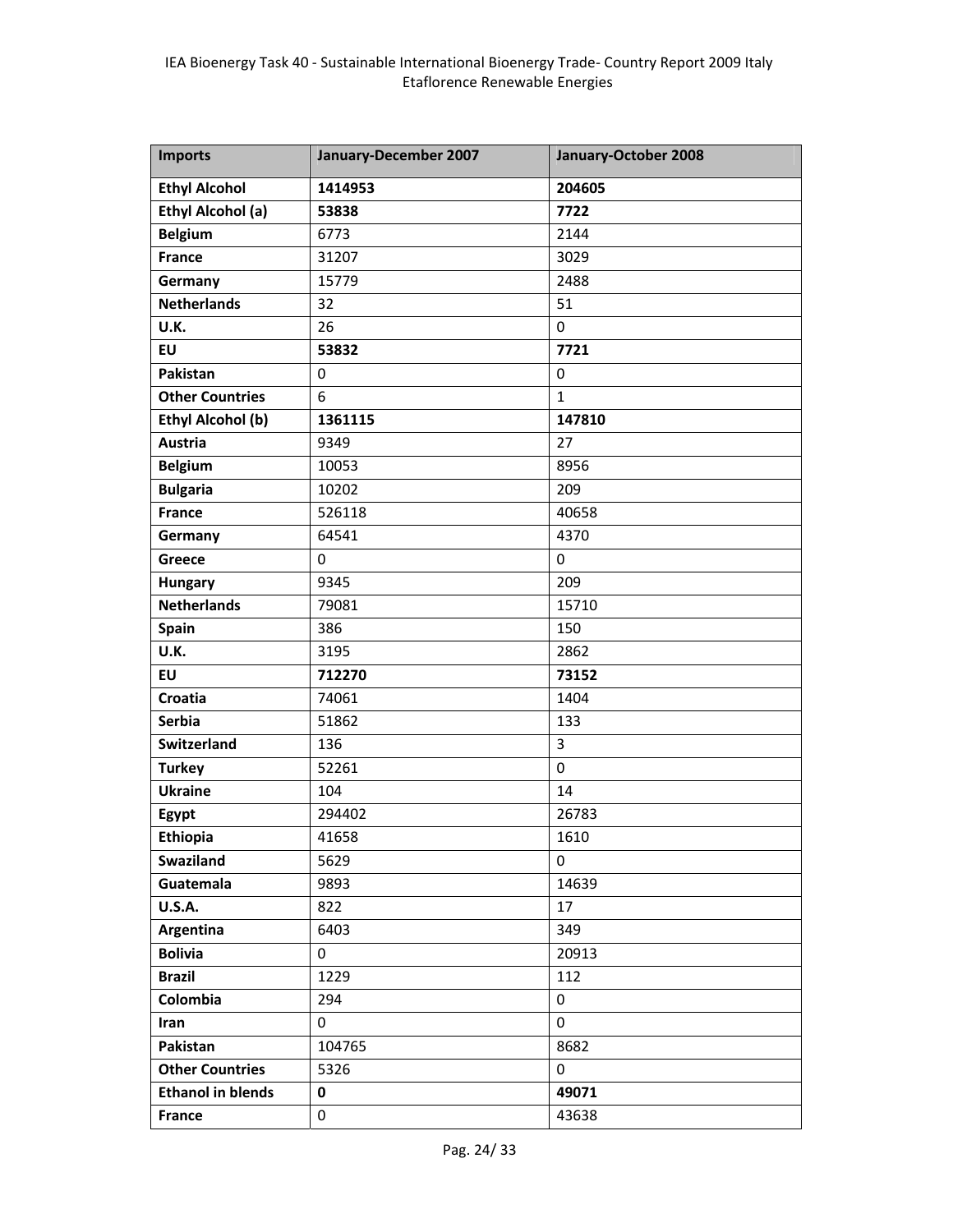| Germany                                                       | 0 | 100  |
|---------------------------------------------------------------|---|------|
| <b>Malta</b>                                                  | 0 | 1548 |
| <b>Netherlands</b>                                            | 0 | 3785 |
| EU                                                            | 0 | 0    |
| <b>Other Countries</b>                                        | 0 | 0    |
| (a) Denaturated, all strenghts                                |   |      |
| (b) Undenaturated, at least 80 degrees strenght               |   |      |
| Source: F.O.Lichts 2008                                       |   |      |
|                                                               |   |      |
| Table 17: Italy: ethyl alcohol trade - imports (cubic meters) |   |      |
| <b>SOURCE: F.O.Lichts 2008</b>                                |   |      |

| <b>Exports</b>           | January-December 2007 | January-October 2008 |
|--------------------------|-----------------------|----------------------|
| <b>Ethyl Alcohol</b>     | 641666                | 99872                |
| <b>Ethyl Alcohol (a)</b> | 11360                 | 1474                 |
| <b>France</b>            | 12                    | $\overline{0}$       |
| Greece                   | 575                   | $\mathbf 0$          |
| <b>Hungary</b>           | 1375                  | 213                  |
| Slovenia                 | $\frac{1}{7932}$      | 1119                 |
| EU                       | 9998                  | 1337                 |
| <b>Croatia</b>           | 1343                  | 135                  |
| <b>Other Countries</b>   | 19                    | $\overline{2}$       |
| <b>Ethyl Alcohol (b)</b> | 630306                | 98398                |
| <b>Austria</b>           | 9512                  | 3097                 |
| <b>Belgium</b>           | 36                    | 6917                 |
| <b>Cyprus</b>            | 475                   | $\overline{0}$       |
| <b>Czech Rep</b>         | 5595                  | 1759                 |
| <b>Finland</b>           | $\mathbf 0$           | $\Omega$             |
| <b>France</b>            | 170154                | 21054                |
| Germany                  | 9642                  | 2762                 |
| <b>Greece</b>            | 31813                 | 5177                 |
| <b>Hungary</b>           | 6487                  | 1778                 |
| Ireland                  | 51                    | $\mathbf 0$          |
| <b>Netherlands</b>       | 377                   | 65                   |
| Poland                   | $\mathbf 0$           | $\mathbf 0$          |
| Romania                  | $\mathbf 0$           | 3455                 |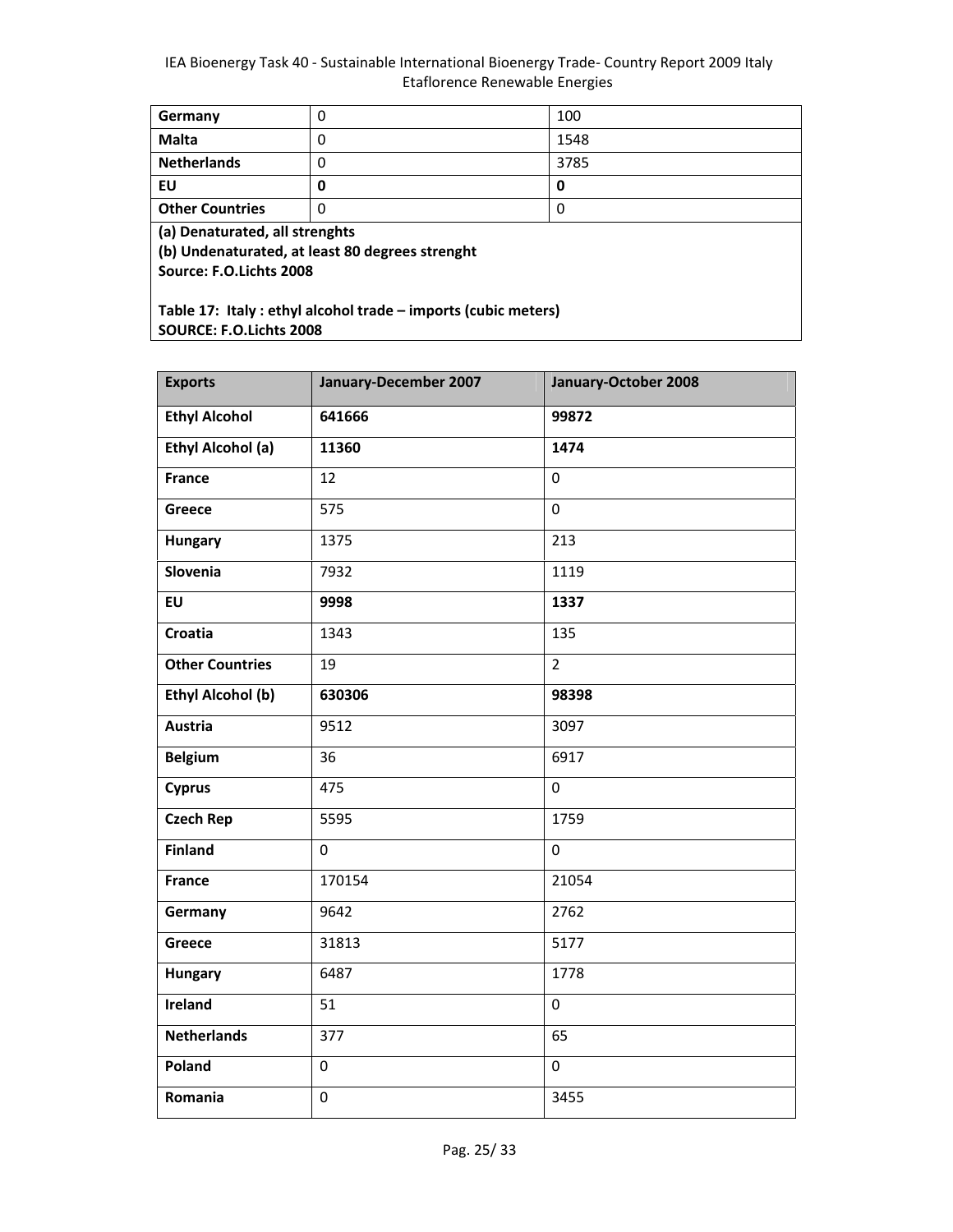| Slovakia                                                                                                                                                                       | $\mathbf 0$ | 139         |
|--------------------------------------------------------------------------------------------------------------------------------------------------------------------------------|-------------|-------------|
| Slovenia                                                                                                                                                                       | 8711        | 657         |
| Spain                                                                                                                                                                          | 25137       | 4381        |
| Sweden                                                                                                                                                                         | 350686      | 46150       |
| U.K.                                                                                                                                                                           | 217         | 25          |
| EU                                                                                                                                                                             | 618905      | 97419       |
| <b>Albania</b>                                                                                                                                                                 | 490         | 15          |
| <b>Bosnia</b>                                                                                                                                                                  | 5           | $\pmb{0}$   |
| Croatia                                                                                                                                                                        | 1106        | 96          |
| Macedonia                                                                                                                                                                      | 0           | 0           |
| Moldova                                                                                                                                                                        | 232         | 26          |
| <b>Serbia</b>                                                                                                                                                                  | 0           | $\mathbf 0$ |
| Switzerland                                                                                                                                                                    | 252         | 120         |
| <b>Turkey</b>                                                                                                                                                                  | 24          | $\mathbf 0$ |
| <b>Vatican City</b>                                                                                                                                                            | 1384        | 105         |
| <b>Ivory Coast</b>                                                                                                                                                             | 0           | 13          |
| Senegal                                                                                                                                                                        | 673         | 77          |
| Canada                                                                                                                                                                         | 927         | 75          |
| <b>Mexico</b>                                                                                                                                                                  | $\pmb{0}$   | $\pmb{0}$   |
| Cuba                                                                                                                                                                           |             | 16          |
| <b>U.S.A.</b>                                                                                                                                                                  | 5545        | 334         |
| Israel                                                                                                                                                                         | 11          | $\mathbf 0$ |
| Malaysia                                                                                                                                                                       | 323         | 64          |
| <b>Australia</b>                                                                                                                                                               | 0           | 0           |
| <b>Other Countries</b>                                                                                                                                                         | 429         | 38          |
| (a) Denaturated, all strenghts<br>(b) Undenaturated, at least 80 degrees strenght<br>Source: F.O.Lichts 2008<br>Table 18: Italy : ethyl alcohol trade - exports (cubic meters) |             |             |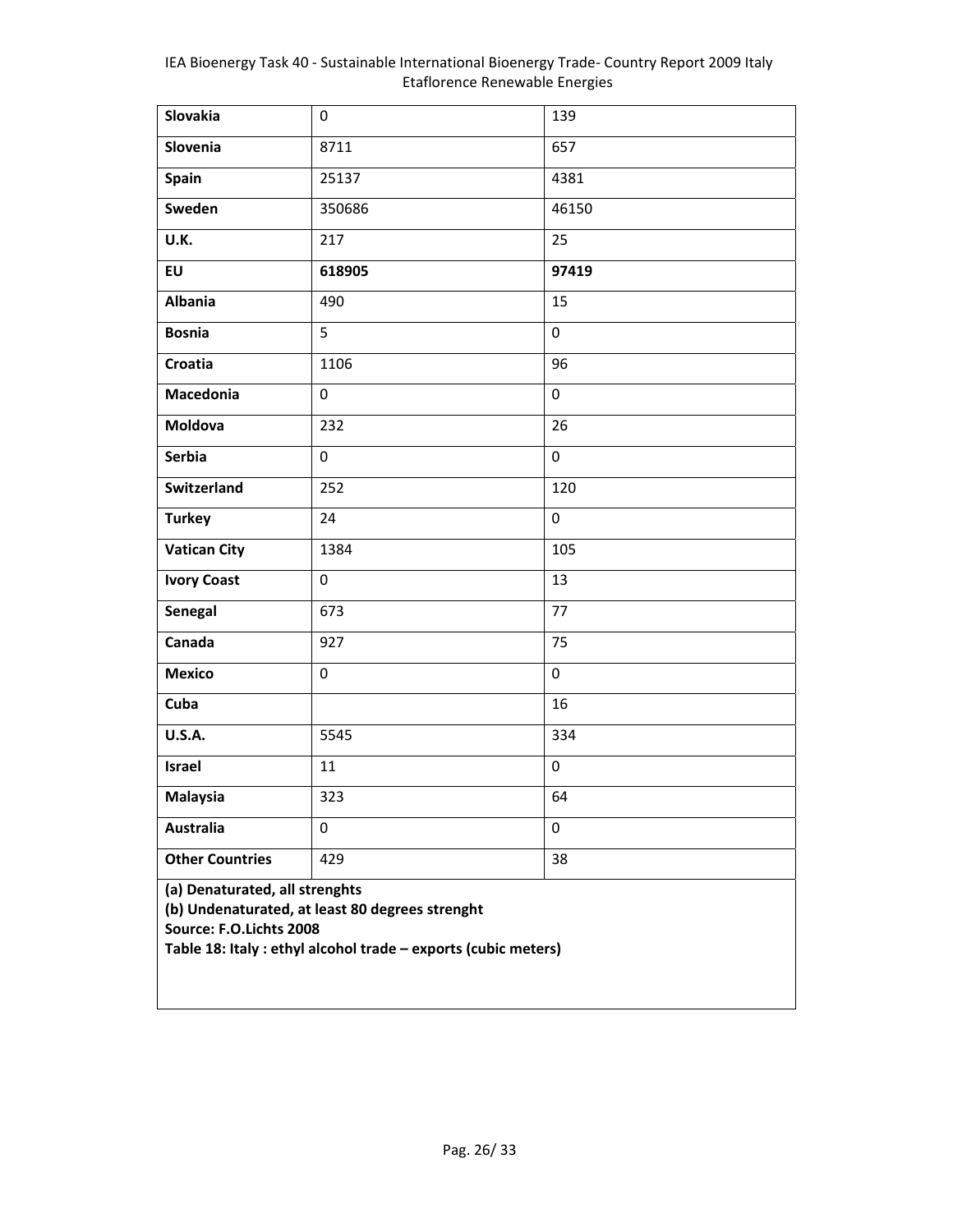It is important to remark that the main markets for the ethanol produced and traded in Italy are that of food and beverages (28%) and distillates (18%). Industrial usage is another important market, around 28%, 10% of which is represented by cleansing products. Cosmetic products represent around 5% of the market.

Finally, around 21% of the ethanol market is represented by the mandatory distillation for "public intervention" introduced by Reg. EC 1623/2000 on the application of the Common Market Organization for wine (data referred to 2004).

In 2005, bioethanol for transport represented only 5% of the market and was distributed uniquely as an additive (ETBE) but not as substitution fuel in gasoline blends.

Due to the bureaucratic and normative gaps mentioned in chap. 3, in 2006 and 2007 not a single litre of bioethanol was used as transport fuel, and according to Assodistil in 2007 the production of fuel grade ethanol was entirely exported to Sweden (60.000.000 liters).

Nevertheless a limited import of ethanol in blends, probably used for distribution as transport fuel, has been observed in 2008 from France, Netherlands and Malta (tab. 18).

At present only three plants are capable of producing fuel grade ethanol These are Alcolplus, IMA and Silcompa (table 19).

|                                                                       | <b>Production Capacity</b> |
|-----------------------------------------------------------------------|----------------------------|
| Company                                                               | (hl/y anhydrous ethanol)   |
| <b>Alcolplus (Caviro Group)</b>                                       | 800.000                    |
| <b>IMA (Bertolino Group)</b>                                          | 2.000.000                  |
| <b>SILCOMPA</b>                                                       | 600.000                    |
| Table 19: Italian producers of anhydrous ethanol - Source: Assodistil |                            |

In 2008 "Mossi e Ghisolfi" Group, one of the world's largest PET producers announced its engagement in the development of the first  $2<sup>nd</sup>$  generation bioethanol pilot plant in Tortona (Northern Italy) with an initial capacity of 20.000 t/y, that should be ready in 2010. The primary feedstock supplied to this plant should be lignocellulosic biomass from energy crops (*Arundo donax* and other herbaceous crops).

In 2005 Italiazuccheri, one the 4 Italian sugar companies announced its intention to reconvert one sugar plant in Porto Viro (North‐East Italy) into a bioethanol plant. The sugar plant was closed in 2006 as a consequence of the application of the European reform of the sugar sector and subsequent reduction of production quota for Italy<sup>9</sup>. The plant in Porto Viro should have a nominal capacity of 160.000 t/y of ethanol and 170.000 t/y of distiller's dried grains and should use cereals as the primary feedstock. This would require the cultivation of around 55.000 Ha of land for the production of cereals (corn and grain sorghum), however this project is still under discussion and debates are ongoing mostly with regard to the critics over the relatively low

 $9$  Reg. CE 318/2006. As a consequence of the restructuring of the sugar sector, in Italy 16 out of 19 sugar plants were closed in 2005‐2006. Many of them should be reconverted with the implementation of various bioenergy projects.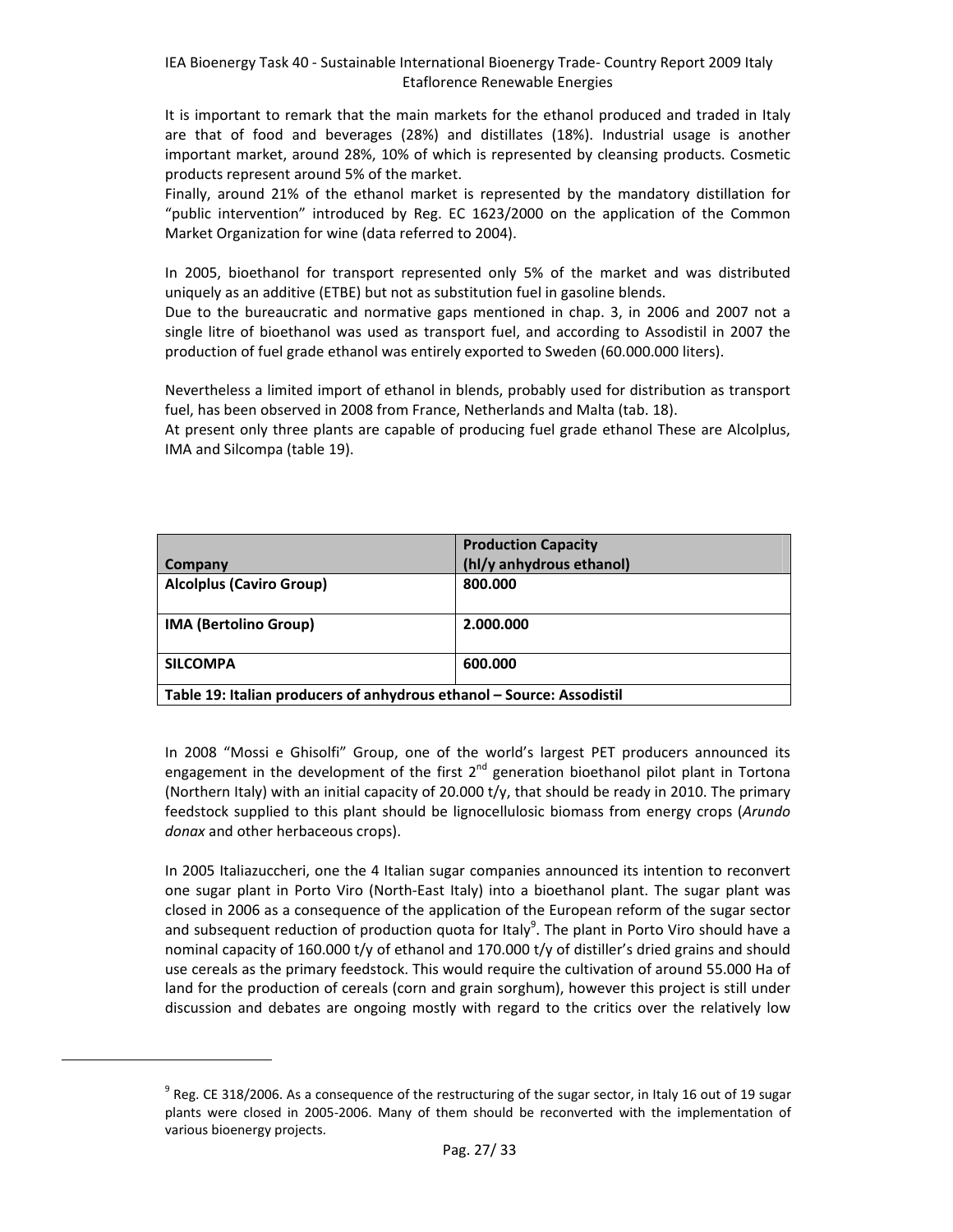energy balance of corn based ethanol and its actual economic competitiveness at the current price of cereals.

Without the full introduction of reduced excise duty bioethanol blends are absolutely uncompetitive with traditional fossil fuels. In June 2008 the first E85 bioethanol filling station started operations in La Spezia, as one of the demonstration projects implemented in the framework of the international BEST project (Bioethanol for Sustainable Transports)<sup>10</sup> The bioethanol pump is accessible to the public but supplies E85 blends to flexi fuel engines at a price of 1,77 €/l, a much higher price than that of standard gasoline, for a series of bureaucratic obstacles denied the reduced excise duty to the lot of E85 used at that pump.

A big issue is that currently ethanol as a fuel for transport is taxed as the corresponding fossil fuel and the taxation is calculated per liter, not taking into account the lower calorific value of ethanol, with the result of a higher taxation for ethanol per kilometer driven.

With regard to incentive measures, at present only a production quota of 1 million hectoliters per year of ethanol is eligible for excise duty reductions and it is going to be used mainly for ETBE production. This represents only a very small fraction of the volume of bioethanol that should be blended in order to achieve the targets set by the European Directive 2003/30, as shown in figure 9.



**Figure 9:** Bioethanol quota from obligation and quota subject to reduced excise duty Source Assodistil

10 www.best-europe.org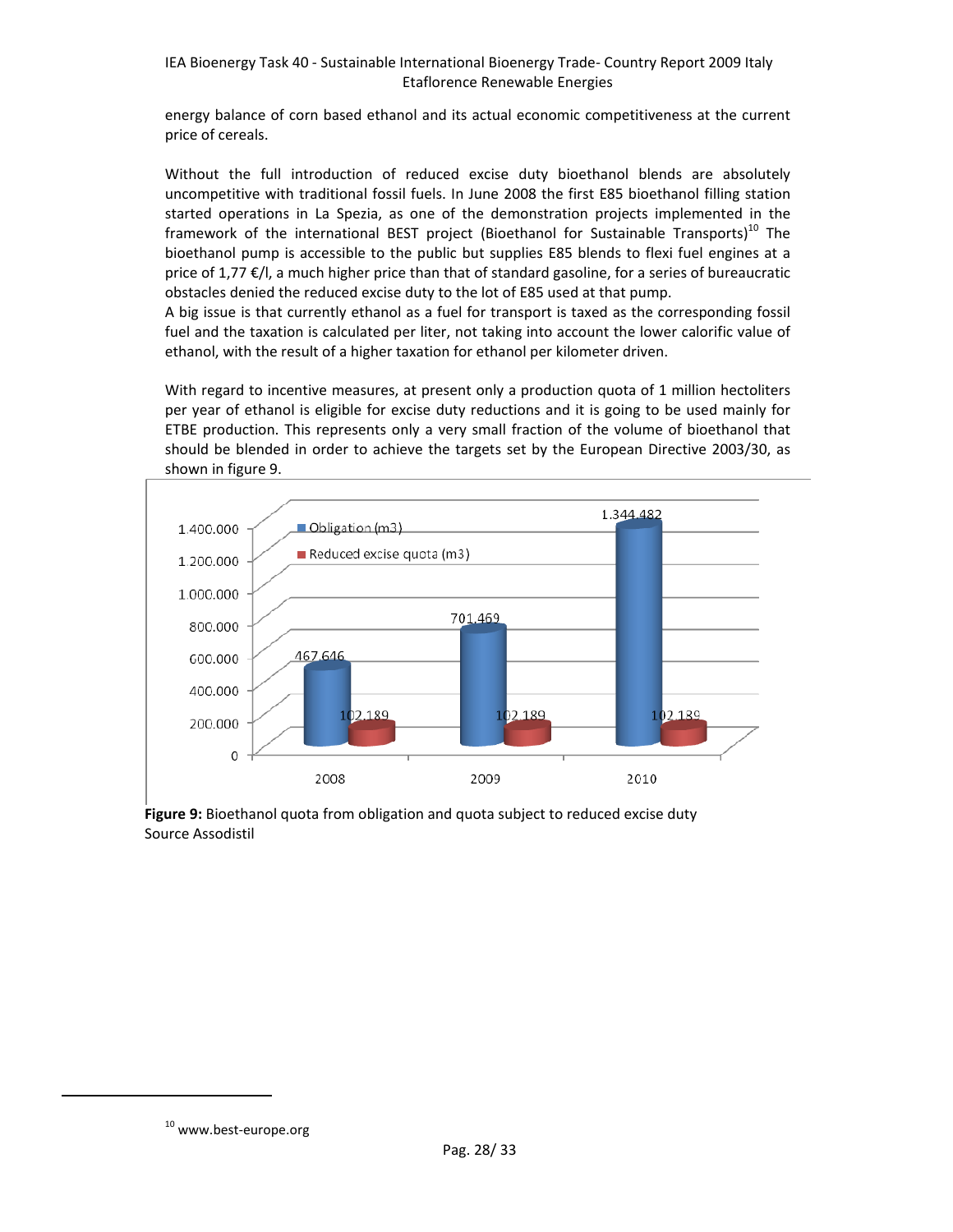#### **8. BARRIERS AND OPPORTUNITIES FOR INTERNATIONAL BIOENERGY TRADE**

As shown in the previous chapters, in the last three years one of the biggest barriers to the development of bioenergy and biofuel production in Italy has been the lack of a stable and clear regulatory framework, especially with regard to the production of bioethanol and biodiesel.

The uncertainty over the actual application of support measures for green electricity and reduced duties for biofuels for transports, together with the economic and financial crisis of 2008‐2009, have limited the investment in the bioenergy sector, nevertheless, the attention and the interest in this field are growing fast among potential investors.The recent adoption of a new and clear feed-in incentive scheme for bioelectricity that was expected for over 2 years, will probably stimulate the further implementation of many planned projects that have been kept in the pipeline.

A remarkable number of bioenergy projects should be implemented in the framework of the reconversion of many former sugar plants, after their closure as a consequence of the European reform of the sugar industry in 2005. Most of these projects rely on the construction of power plants either running on solid biomass or on bioliquids (table 20). Although most of the feedstock is expected to be supplied by local farmers and many of the reconversion projects have already signed a "supply chain agreement" with agricultural

counterparts, it is foreseeable that part of this feedstock will also come from trade, particularly in the case of bioliquids. Italy already imports significant volumes of palm oil (tab. 20) and oil seeds; though most of these volumes are not used for power generation but for other traditional uses especially in the food industry. The largest import flows are established with Indonesia and Malaysia, whereas minor quantities are imported from Netherlands and Germany. The implementation of these bioenergy projects may represent a significant opportunity for the trade of vegetal oils and oilseeds.

Nevertheless, the introduction of sustainability criteria for biofuels contained in the recent EC directive for the promotion of renewable energy will probably drive the attention of bioenergy producers increasingly towards other oil feedstock. As a matter of fact, since two years ago some large energy producers are financing some ambitious development projects of Jatropha plantations in several African countries, in an attempt to supply large quantities of jatropha oil to their power plants in Italy. With regard to pellet production, there is a large and growing market of pellet stoves for domestic heating will probably continue to drive the demand for pellets in Italy in the forthcoming years.

During the last three years, discontinuous and fragmented supplies of feedstock for pellet production and large variations in the consumer's price have been an obstacle to the steady development of the pellet industry, as demonstrated by the national production that still remains well below the production capacity of the industry itself.

The recent discovery of radioactive contaminated pellets coming form Lithuania has reinforced the awareness among operators over the need for a stronger standardization of quality norms

.

The adoption of quality norms (as those contained in the UNI/TS 11263:2007 norm based on CEN/TS 14961)) and the development of a certification system (as that introduced by the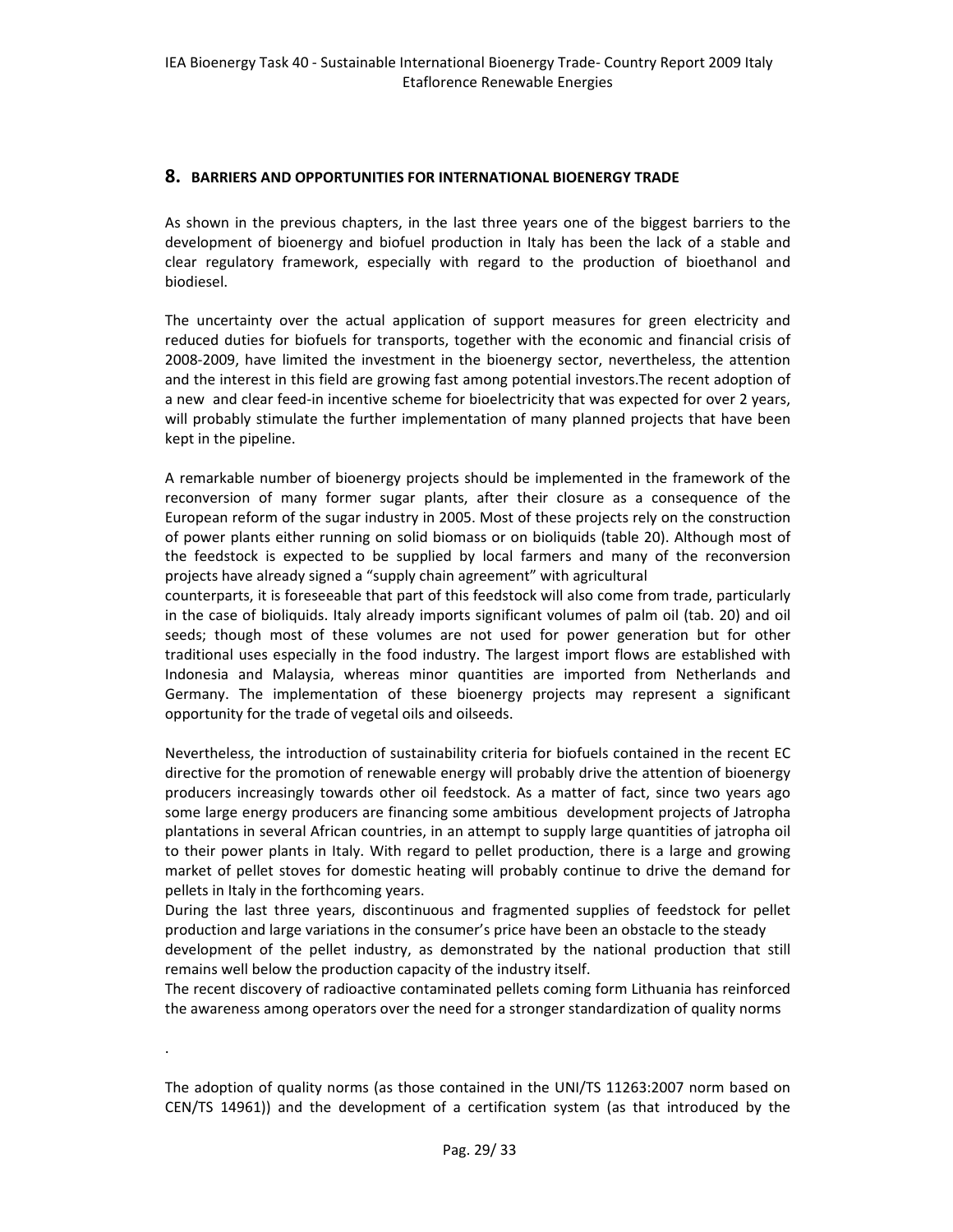"Pellet Gold" label<sup>11</sup>) may create a more favorable environment for pellet trade, that will continue to represent an important resource for producers.

As far as biofuels for transports are concerned the scenario still remains quite unclear. The adoption of the Directive for the promotion of renewable energy which set a target of 10% RE in transport, certainly represents an opportunity for the development of biofuels in Italy as well as other member states, nevertheless, the effectiveness of the national support policies of achieving these targets still remain insufficient. As the directive requires member states to prepare National Renewable Energy Action Plans by July 2010, an update and improvement of support measures for biofuel will be hopefully included in that tool.

 $11$  www.pelletgold.net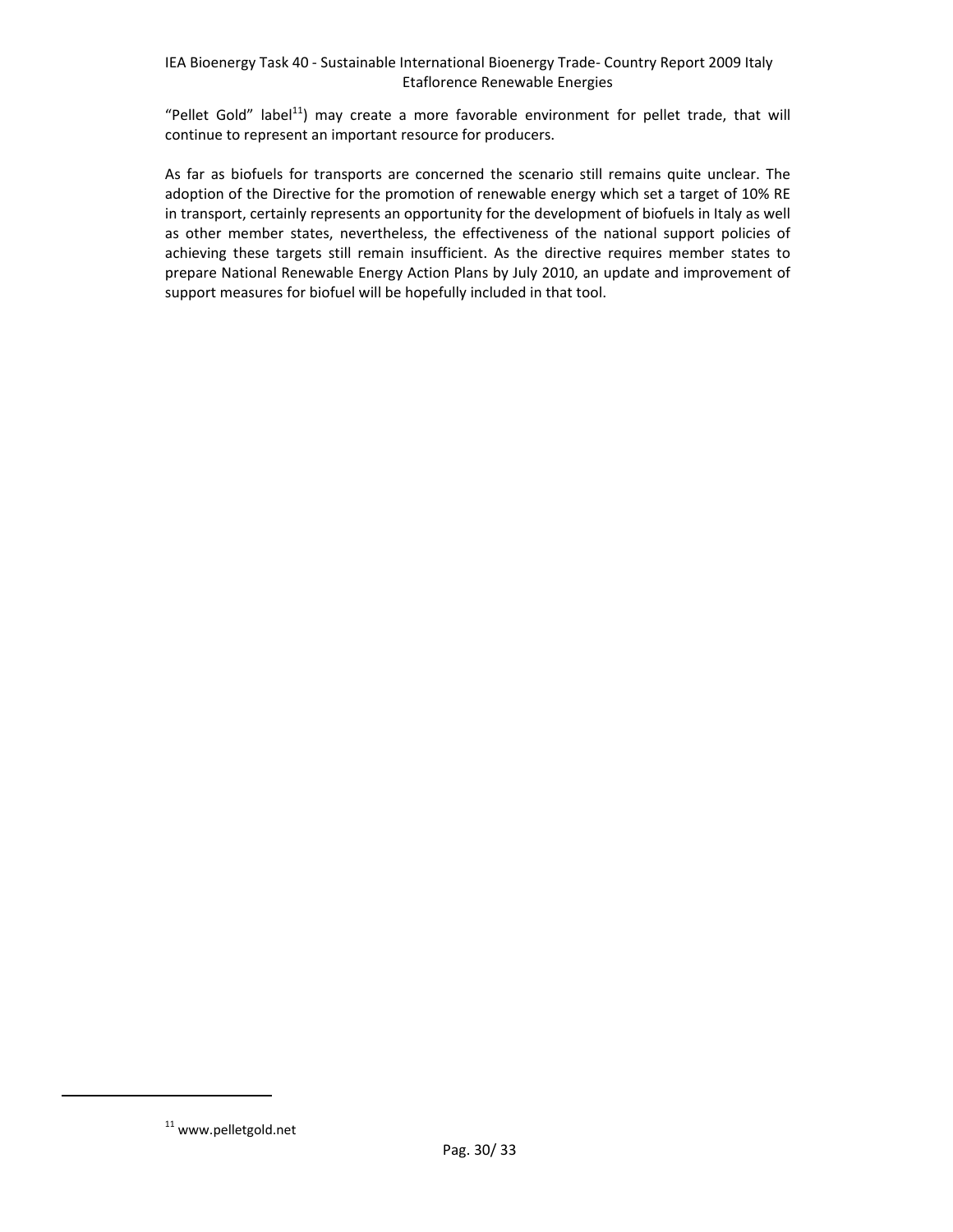| <b>Import</b>                                                                                                                    | <b>Quantity (Kg)</b> | Value $(\epsilon)$  |
|----------------------------------------------------------------------------------------------------------------------------------|----------------------|---------------------|
| Germany                                                                                                                          | 1.308                | 111.085             |
| <b>Hungary</b>                                                                                                                   | 16                   | 1.040               |
| <b>Indonesia</b>                                                                                                                 | 654.323              | 24.769.096          |
| <b>Malaysia</b>                                                                                                                  | 5.160                | 209.205             |
| <b>Netherlands</b>                                                                                                               | 4.788                | 355.952             |
| <b>Export</b>                                                                                                                    | <b>Quantity (Kg)</b> | Value( $\epsilon$ ) |
| <b>France</b>                                                                                                                    | 9                    | 1.063               |
| Greece                                                                                                                           | 279                  | 20.786              |
| Malta                                                                                                                            | $\mathbf{1}$         | 115                 |
| <b>Romania</b>                                                                                                                   | 3                    | 600                 |
| <b>United States</b>                                                                                                             | 3                    | 36.435              |
| Table 20: Trade of Palm oil in Italy (2007)* Source Eurostat                                                                     |                      |                     |
| * CN code 15111010 - crude palm oil, for technical or industrial uses (excl. for manufacture of foodstuffs). -source<br>Eurostat |                      |                     |

#### Table 20 **Trade of Palm oil in Italy (2007)\* Source Eurostat**

| <b>COMPANY</b>                     | <b>LOCATION</b>          | <b>PROJECT</b>                                                                                                                                                  |
|------------------------------------|--------------------------|-----------------------------------------------------------------------------------------------------------------------------------------------------------------|
| <b>POWERCROP</b>                   | Castiglion<br>Fiorentino | Solid biomass (7 MWe) and vegetable oil (11 MWe) CHP<br>plant. Feedstock from poplar short rotation plantations,<br>forestry residues and oil crops (sunflower) |
| <b>POWERCROP</b>                   | Celano                   | Biomass CHP power plant (30 MW). Feedstock: forest<br>residues (50%) and short rotation plantations (50%).                                                      |
| <b>POWERCROP</b>                   | Fermo                    | 24,4 MWe vegetal oil power plant; plus biogas plant (2)<br>MWe)                                                                                                 |
| <b>POWERCROP</b>                   | Russi                    | Integrated plant with biomass, biogas and photovoltaic (30<br>MWe), sunflower seed oil extraction plant.                                                        |
| <b>POWERCROP</b>                   | Villasor                 | 50 MWe combined plant with biomass, biogas (2,4 MWe)<br>and biodiesel production                                                                                |
| CO.PRO.B/Italia<br>Zuccheri        | Bondeno                  | Vegetal oil power plant (24,4 MWe)                                                                                                                              |
| CO.PRO.B/Italia<br><b>Zuccheri</b> | <b>Finale Emilia</b>     | 12,5 MWe power plant with solid biomass from energy crops<br>and forestry                                                                                       |
| CO.PRO.B/Italia                    | Contarina                | Bioethanol plant 160.000 t/y anhydrous bioethanol and                                                                                                           |
| Zuccheri                           | Porto Viro               | 170.000 t/y DDGs                                                                                                                                                |
| CO.PRO.B/Italia<br>Zuccheri        | Casei Gerola             | Biomass plant. Possible feedstock fiber sorghum 3.000 ha                                                                                                        |

**Table 21:** Planned bioenergy projects related to the reconversion of the sugar industry Source: Italian Ministry of Agriculture and Forestry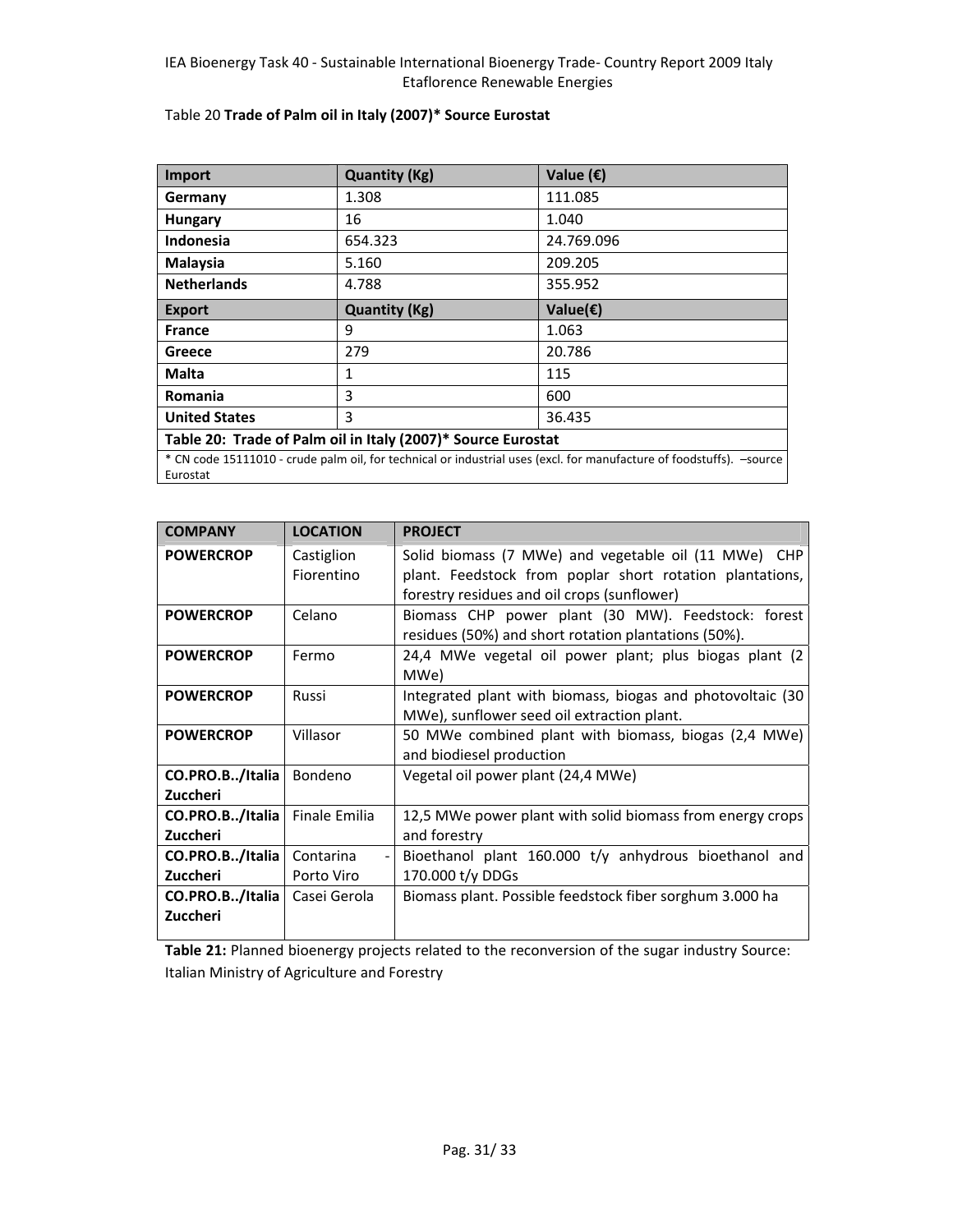### **9. REFERENCES**

D.Pettenella, Ciccarese L., 2009 ‐ "*Disponibilità di Biomasse Legnose in Italia e Politiche di Valorizzazione e Sviluppo"*. Sherwood n. 154. www.rivistasherwood.it.

Caserini S. et al., 2006 ‐ "*Stima Dei Consumi Di Legna Da Ardere Per Riscaldamento Ed Uso Domestico In Italia*". Agenzia Nazionale per la protezione dell'Ambiente e per i Servizi Tecnici (APAT*)*

Pignatelli V, 2006 ‐ "*Le tecnologie per i biocombustibili e i biocarburanti: opportunità e prospettive per l'Italia"*. www.enea.it

Antonini E., Francescato V., 2007 ‐ "*Biocombustibili produzione ed uso energetico in agricoltura*", Aiel –Associazione Italiana Energia dal Legno. www.aiel.it

GSE (Gestore Servizi Elettrici) 2008 – "Statistiche sulle fonti rinnovabili in Italia".available at www.gse.it

Castelli S. et al. 2009 – "*Olio vegetale e biodiesel opportunità per l'agricoltore*". Informatore Agrario 27/2009 page 30.

#### **WEB REFERENCES AND USEFUL LINKS**

www.cia.gov/library/publications/the‐world‐factbook/geos/IT.html

www.minambiente.it/

www.iea.org

www.sviluppoeconomico.gov.it/

www.gse.it

www.terna.it

www.enea.it

www.istat.it

www.pelletsatlas.info/cms/site.aspx?p=9138

www.itabia.it

www.aper.it